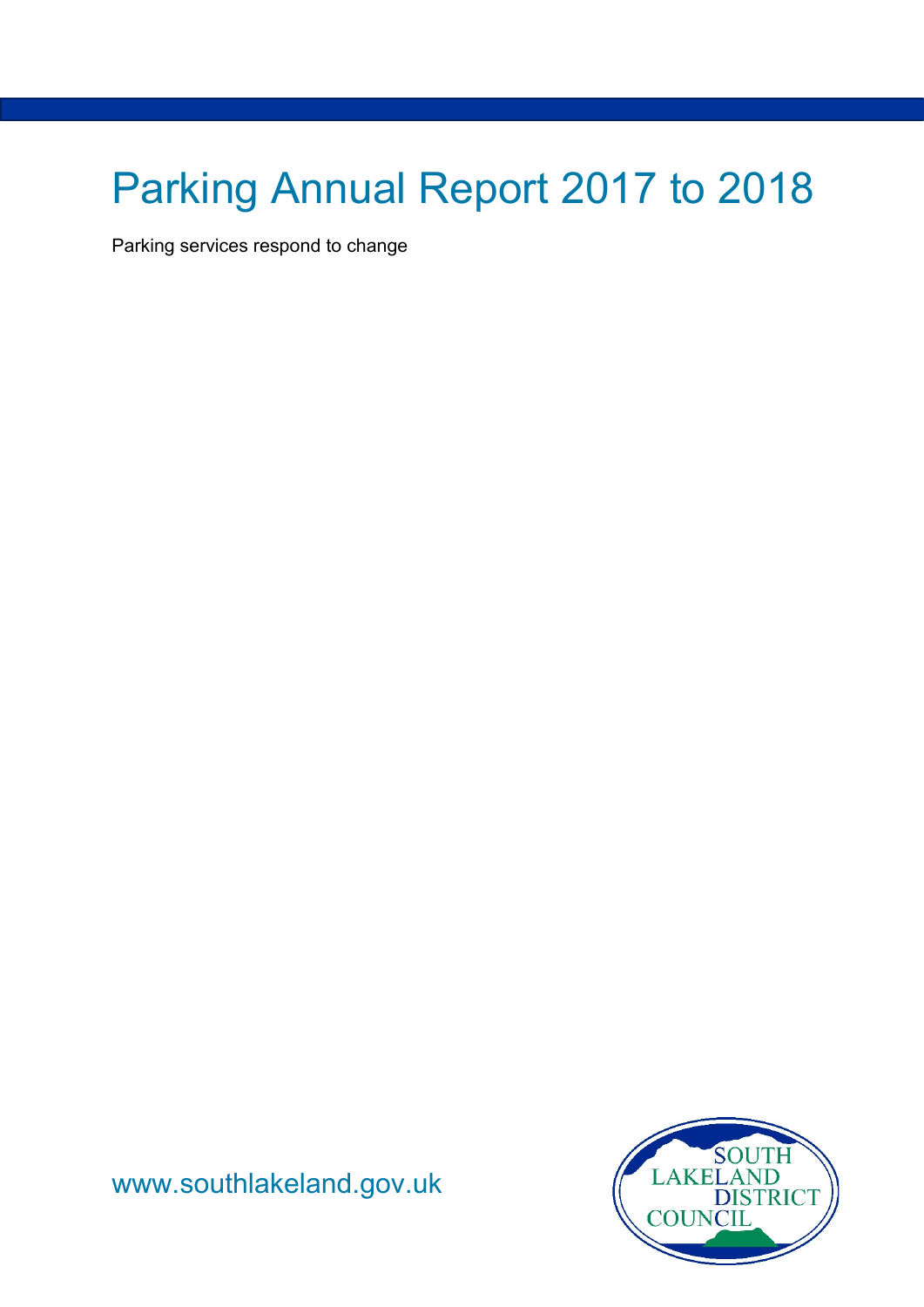#### **Contents**

# Glossary of terms

PCN: Penalty Charge Notice NtO: Notice to Owner CEO: Civil Enforcement Officer TRO: Traffic Regulation Order 2004 (as amended) SLDC: South Lakeland District Council TPT: Traffic Penalty Tribunal

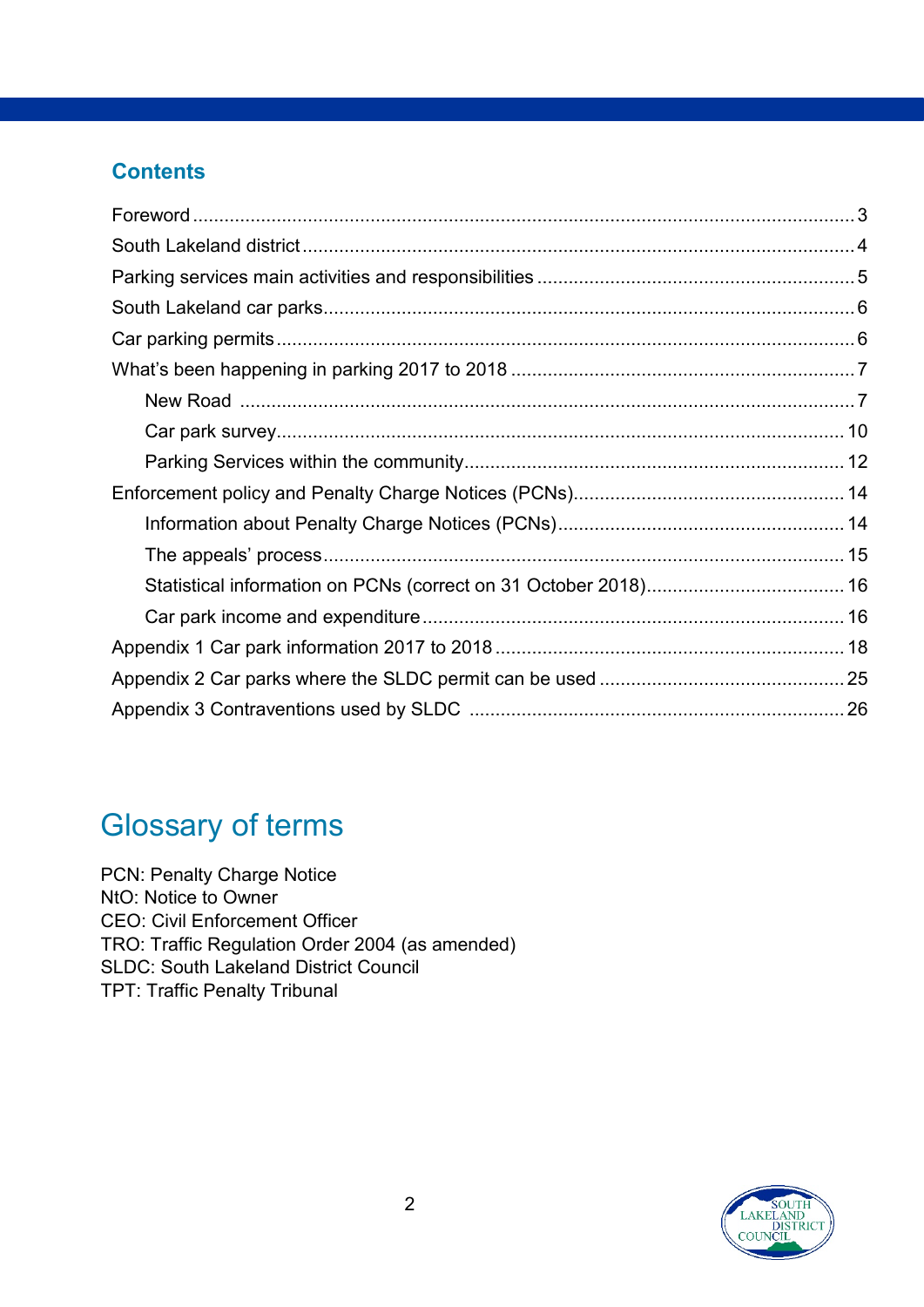### <span id="page-2-0"></span>Foreword



Welcome to South Lakeland District Council's Annual Report for 2017 to 2018. Apart from statistical and operational details, the report shows Parking Services adapting to a need for increased capacity and flexible tariffs in our car parks, to support our vibrant town centres, the local economy and residents.

In September, the council had to make a difficult decision to prevent parking on an area of common land in the centre of Kendal, which had been habitually used for this purpose over a long period of time. A safety report highlighted problems which the council could not ignore.

In response, Parking Services was asked to implement a number of amendments to the parking fees and operating times, including reducing charges and introducing a special tariff for shift workers.

Working in partnership with Kendal Snowsports Club, their car park was opened to the public which added 46 spaces in the town. Work was also started on opening a new council car park, as well as looking for other suitable sites for parking.

A public consultation on the long-term use of common land at New Road in Kendal will be taking place later in the year.

A survey was also undertaken to gauge opinion on our car parks, and this will prove invaluable when we review car park operations as we do every year.

We continue to work with many agencies and actively seek to support and promote our beautiful area, part of which attained UNESCO World Heritage status this year.

We appreciate all constructive comments, so please write to Parking Services, South Lakeland District Council, Lowther St, Kendal LA9 4UQ, or email: [parking@southlakeland.gov.uk.](mailto:parking@southlakeland.gov.uk)

#### **Councillor Graham Vincent**

Economy and Assets Portfolio Holder

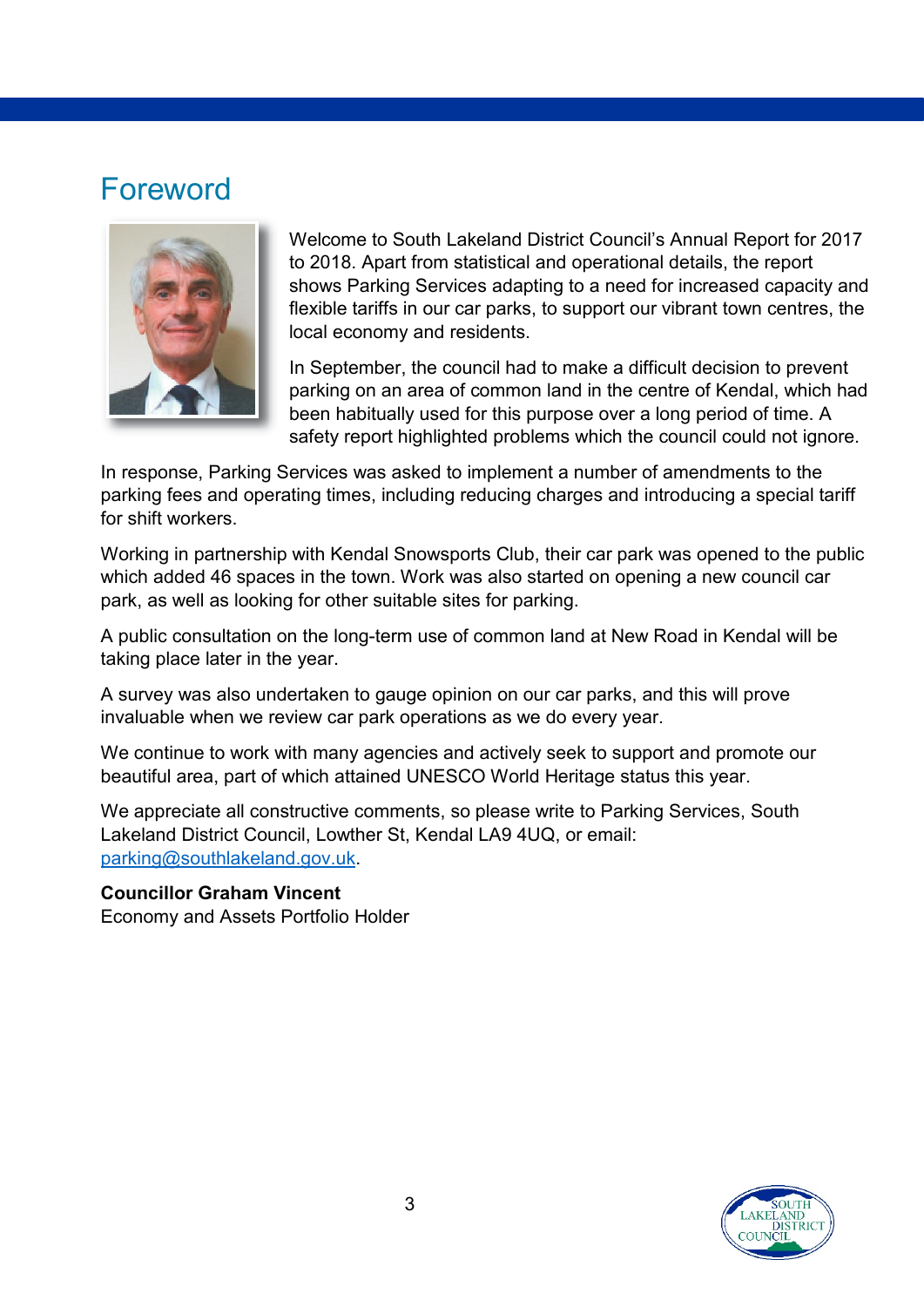# <span id="page-3-0"></span>South Lakeland district

South Lakeland District Council is a large geographic area of 600 square miles with a population of 103,700. Part of our district falls within the Lake District National Park which has acquired UNESCO World Heritage Status.



Cumbria is governed by a two-tier structure. CumbriaCounty Council is the authority responsible for Highways. South Lakeland District Council is one of six district councils within Cumbria, and we operate or manage car parks within our area.

On 9 July 2017 the Lake District National Park gained UNESCO World Heritage status. It is the largest

National Park in England and is the first in the UK to have been so designated. The substantial part of the National Park within our district is shaded green above (the Yorkshire Dales National Park Authority is shaded pink).

18 million home and foreign visitors increase the number of motorists using our facilities throughout the year but this is anticipated to rise in the future with the new status of the area.

Although UNESCO status raises the profile of the area, it is likely that pressure on our parking infrastructure will increase. Tourism can boost local communities and businesses but it also makes competition for parking spaces intense.

How to cater for this increase in tourism by providing adequate parking provision at the same time as avoiding damage to the natural beauty of the area requires careful planning.

One way to address and manage these demands is by working in partnership with other authorities and agencies.

Monthly meetings are held of the Lake District Car Parking Strategy Group. This is a multiagency group with representatives from the district councils and the county council, the Lake District National Park Authority, the National Trust and the Forestry Commission.

Initiatives to facilitate parking are discussed across a broad spectrum, including the provision of more electric charging points, technological improvements and multi-

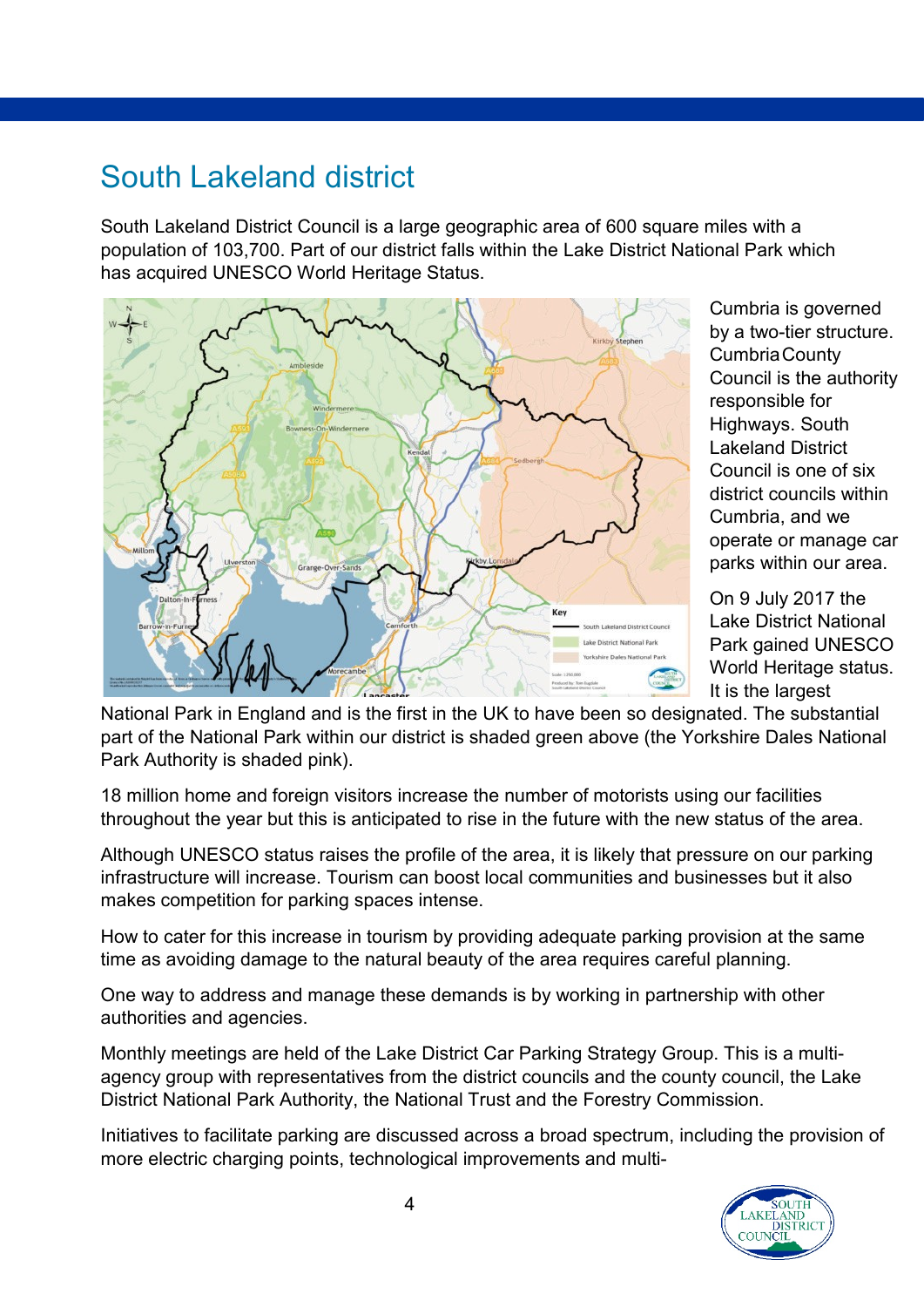agency approaches to events such as the Tour of Britain, Chill Swim and Kendal Mountain Film Festival.

The council also works in partnership with Stagecoach, offering a 'park and explore' ticket with the aim of improving the visitor experience whilst reducing car journeys within the Lake District.

The permit discount for low-emissions vehicles was doubled this year, which has seen a steady increase in demand. The offer for these permits is linked to our air quality management strategy.

Responding to change is the theme of this report.

# <span id="page-4-0"></span>Parking services main activities and responsibilities

Parking is part of Neighbourhood Services. The department manages the council's car parks and raises revenue for the council which is used to provide services which the public values. It maintains these council assets by a continuous programme of improvement.

Here are some of the department's main activities and responsibilities:

- Provide safe car parks and ensure a number of different payment methods are available for motorists
- Offer competitively- priced permits. Make available short-term permits. Review permit prices annually
- Balance the competing parking needs of residents, businesses and visitors
- Provide a fair and consistent appeals' process when motorists incur penalties for parking
- Carry out annual reviews of car parks as well as regular inspection and improve safety features and access/sign-posting when needed
- Encourage compliance and acceptance of the relevant parking legislation
- Look for suitable opportunities for small scale sites for car parking, cater for seasonal and specific demands, and work in partnership with other organisations and agencies
- Ensure both long and short-term parking provision to support a range of parking needs and a turnover of spaces
- Set car park charges at levels that are competitive with neighbouring towns and cities, but which do not adversely affect the local economy
- Work with communities and organisations to promote economic development. Support our thriving Market Towns

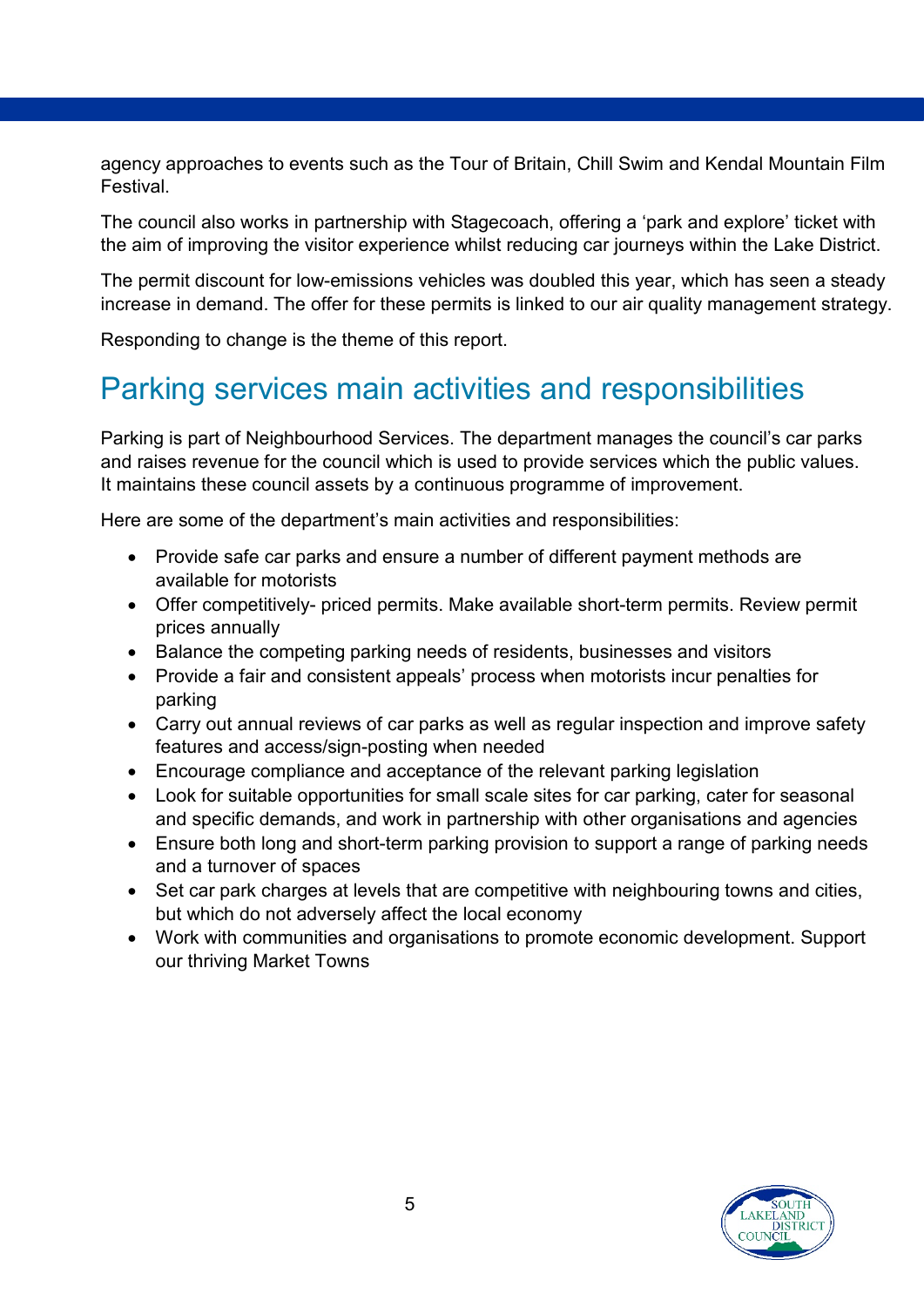# <span id="page-5-0"></span>South Lakeland car parks

We operate over 40 car parks across the district in Market Towns and scenic lakeside and seaside locations.

- There are Metric Aura Elite machines at the car parks which accept cash and credit/debit card as well as Contactless. Pay-by phone is available at most of the car parks we manage
- There are over 3,400 pay-and-display spaces in SLDC car parks
- Motorcycles can be parked for free apart from the Westmorland Shopping Centre car park in Kendal
- There are two multi- storey car parks and one of these is pay-on-exit
- Blue Badge holders get one hour free on top of the tariff paid
- We operate car parks specifically for Blue Badge holders and for contract-holders. There is also a disc-only car park
- There are SLDC directly-owned car parks as well as car parks we enforce on behalf of other parties
- Coaches can park for free within designated coach spaces at Low Fold and Rothay Holme Ambleside, and Windermere Rd Grange-over-Sands
- A full list of car parks is on Appendix 1, including charges, space numbers and operating times

# <span id="page-5-1"></span>Car parking permits

The council sells different types of permits for varied use.

- Permits can be for one or two registrations. We also sell business permits which have no registration and are popular with guest houses and holiday homes
- Car park specific permits are available to buy for the car parks in Milnthorpe and at Ferry Nab car park, which is predominantly for Lake Windermere users
- 3 and 7 day permits can be bought from car park machines. The permits are transferable and can be used on over 30 car parks
- Eligible car parks where the SLDC permit can be used is on Appendix 2
- The council sold over 1,500 permits in 2017-18
- Permits can be used in 36 car parks across 10 towns
- A discount of £100 on the price of standard permits is given for low emission vehicles

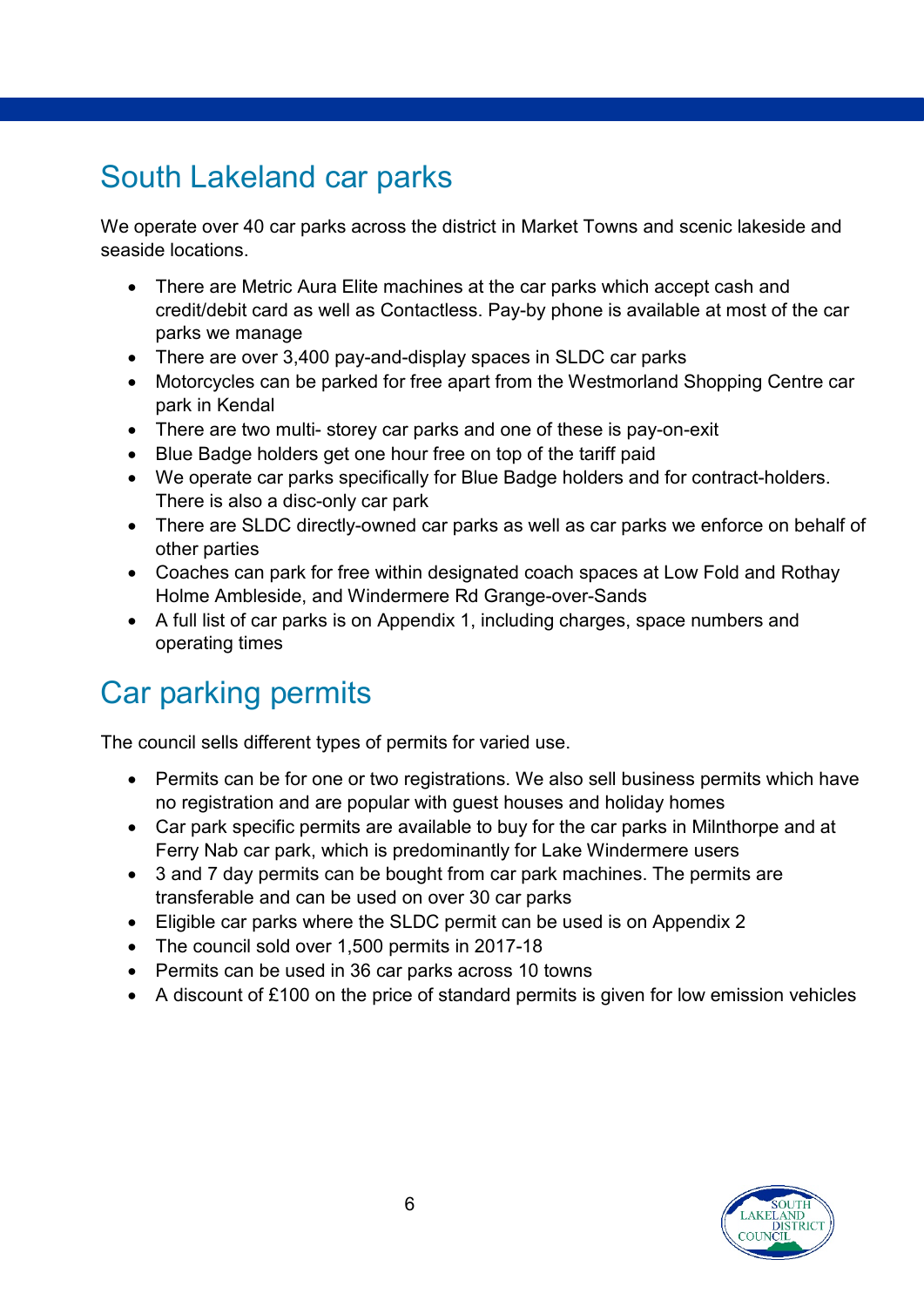# <span id="page-6-0"></span>What's been happening in parking 2017 to 2018

## <span id="page-6-1"></span>New Road Common Land, Kendal



The common land at New Road was not a recognised formal car park managed by the council, but the land was in the council's ownership and was being used for unauthorised parking. Councillors made the decision to stop vehicles parking there in August 2017, following reports of significant health and safety concerns on the land and agreed to consult on options for future use.

New Road is common land and is in the centre of Kendal next to the river Kent. For many years, locals and visitors had used it for unauthorised parking. Following a health and safety assessment, and an independent report identifying it as a safety risk, a recommendation was made to Councillors to close the land off to vehicles completely and enable it to be used primarily for recreational use.

Councillors were concerned at the potential impact of any closure of the land to vehicle access. They requested that officers investigate a package of alternative parking measures to minimise that impact, from adjustments to existing tariffs on council-operated car parks to looking for suitable sites for alternative parking, as well as options for the future use of the land.

This resulted in a report to the council's Cabinet, which not only recommended the closure of the common land to vehicles, but also a number of changes to parking fees and charges, to investigate council land for a possible new car park and consider proposals that the land be developed as a public open space for the benefit of the community, in line with its common land designation.

All of this was discussed and agreed at an open Cabinet meeting in August 2017 and included contributions from the public and representatives from other bodies; the matter was further examined by the Overview and Scrutiny Committee in September. Public meetings were held and this resulted in further changes to parking fees and car park opening times in Kendal.

It is undeniable that the subject of New Road land use was controversial and strong feelings were engendered.

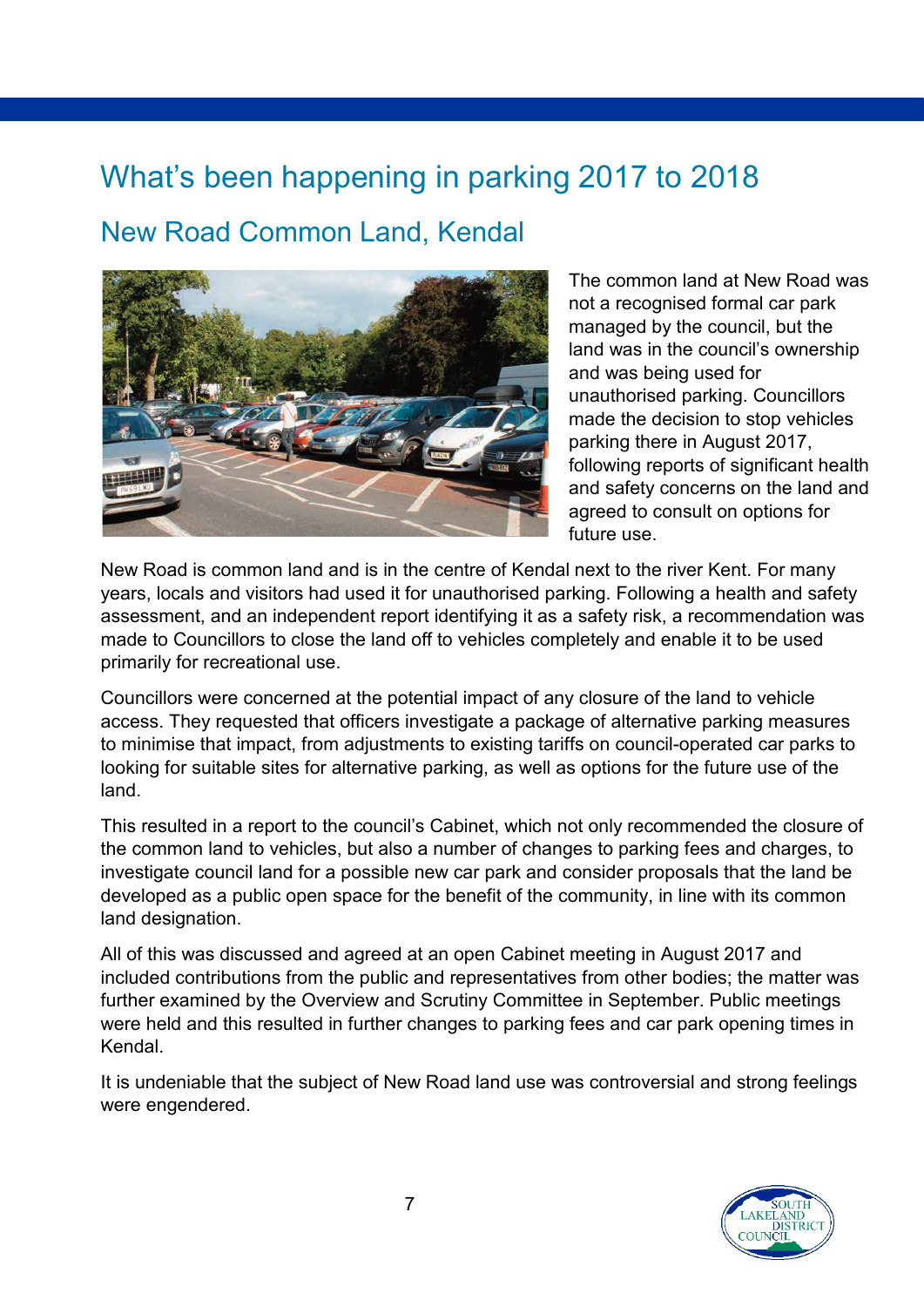How Parking Services quickly responded to changes to tariffs and operating times for increasing capacity in Kendal car parks after the end of unauthorised parking at New Road.

- Reduced the 'early bird' tariff at Westmorland Shopping Centre (arrive before 9am for cheap all-day parking) from £2.20 to £1
- Started a special cheaper Sunday tariff on all levels at South Lakeland House car park adjusted to 20p per hour, up to a maximum of £1 for over 4 hours and charging hours changed from current 8am to 6pm to 8.30am to 5.30pm
- Created another 'early bird' tariff, arrive before 7am for all-day parking at Blackhall Rd car park, seven days a week (for shift workers)
- Established a low-cost tariff at Sandes Avenue car park adjusted to 20p per hour, up to a maximum of £1 for all-day parking on non-market day (previously £6 for all-day parking - a reduction of £5)
- Removed six visitor parking bays at South Lakeland House car park, to increase parking capacity

A balance had to be struck in meeting the demands for motorists who had been used to 'free' parking at the same time as making parking fairer for all users.

Other initiatives such as opening South Lakeland House car park all night and extending the opening times on the Westmorland Shopping Centre car park were trialled for a few months but were not made permanent owing to low usage and concerns about vandalism. Market traders and Blue Badge holders were also given exclusive free use of Sandes Avenue on Market Day but there was low take-up of this offer and it was discontinued. There was a small increase in town-centre residents purchasing car park permits.

To increase parking capacity, agreement was made with Kendal Snowsports Club and a legal process was started to allow members of the public to park in their car park. The deal allows the club to keep all of the revenue in exchange for the council being able to offer low cost parking close to the town centre. The council agreed to install a payment machine, signage and mark out parking bays for 46 vehicles including two blue badge spaces. For only £1 a day, motorists can park seven days a week during spring and summer months but only on weekdays over the autumn and winter period (to accommodate additional weekend use by club members). The Club Treasurer, Richard Waple said 'We've been pleasantly surprised by the success of the arrangement with the council and really pleased that it is bringing in some extra funding. The club is run entirely by unpaid volunteers and the fees we charge cover day-to-day outgoings and the cost of buying equipment, so any extra money is very welcome'. The Club, which was founded in 1984, has ambitions to improve the slope and possible expansion. Ski instructor Dave Rogerson said 'We are also delighted to be sharing the car park with commuters and visitors and contributing to the economy of the town'.

Plans were also started on the viability of a new 20-space car park at Parkside Road. Overall, this would increase the number of car park spaces in Kendal by 86.

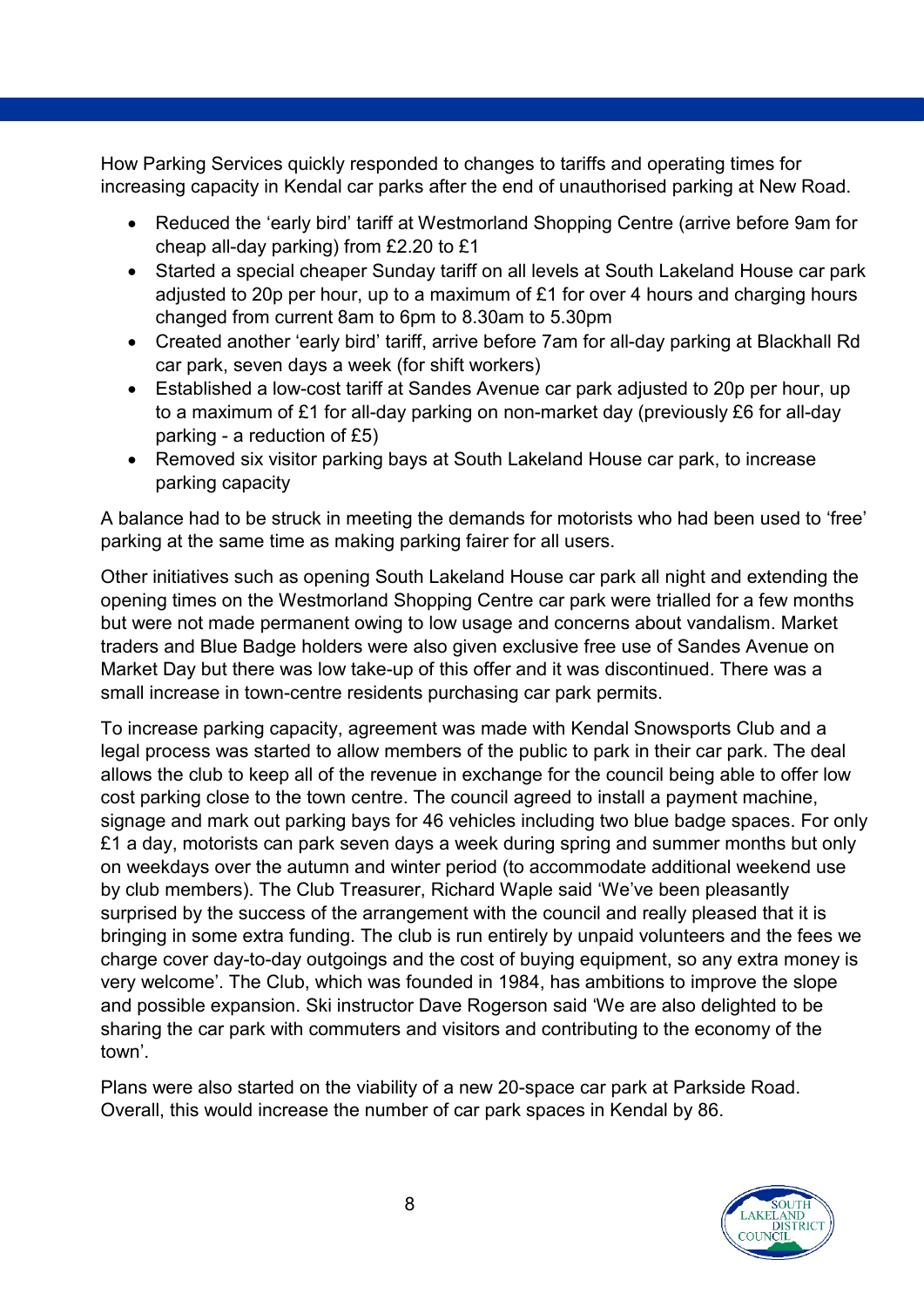These parking initiatives were circulated in South Lakeland News which is posted to every household in the district, by press releases and by posters in and around the car parks in Kendal.

Parking Services therefore responded to the extraordinary measures requested by Members to a tight timescale. There was a small revenue implication to the changes introduced but overall the budget was balanced. The 'Early Bird' reduction for all-day parking at the Westmorland Shopping Centre has proved popular with residents and town centre workers.

Work began in February 2018 to make the land safer, more attractive and more accessible for the community. Contaminated material was removed, the ground capped and a new top layer added. The designs for the interim work were drawn up to take account of the fair which visits the site twice a year.



A second phase of the project will see options for the long-term use of the land drawn up following public consultation and these will take account of the Environment Agency's flood defence scheme.

There is further information about New Road which can be found online at: www.southlakeland.gov.uk/news/new-road-answers-to-your-questions/

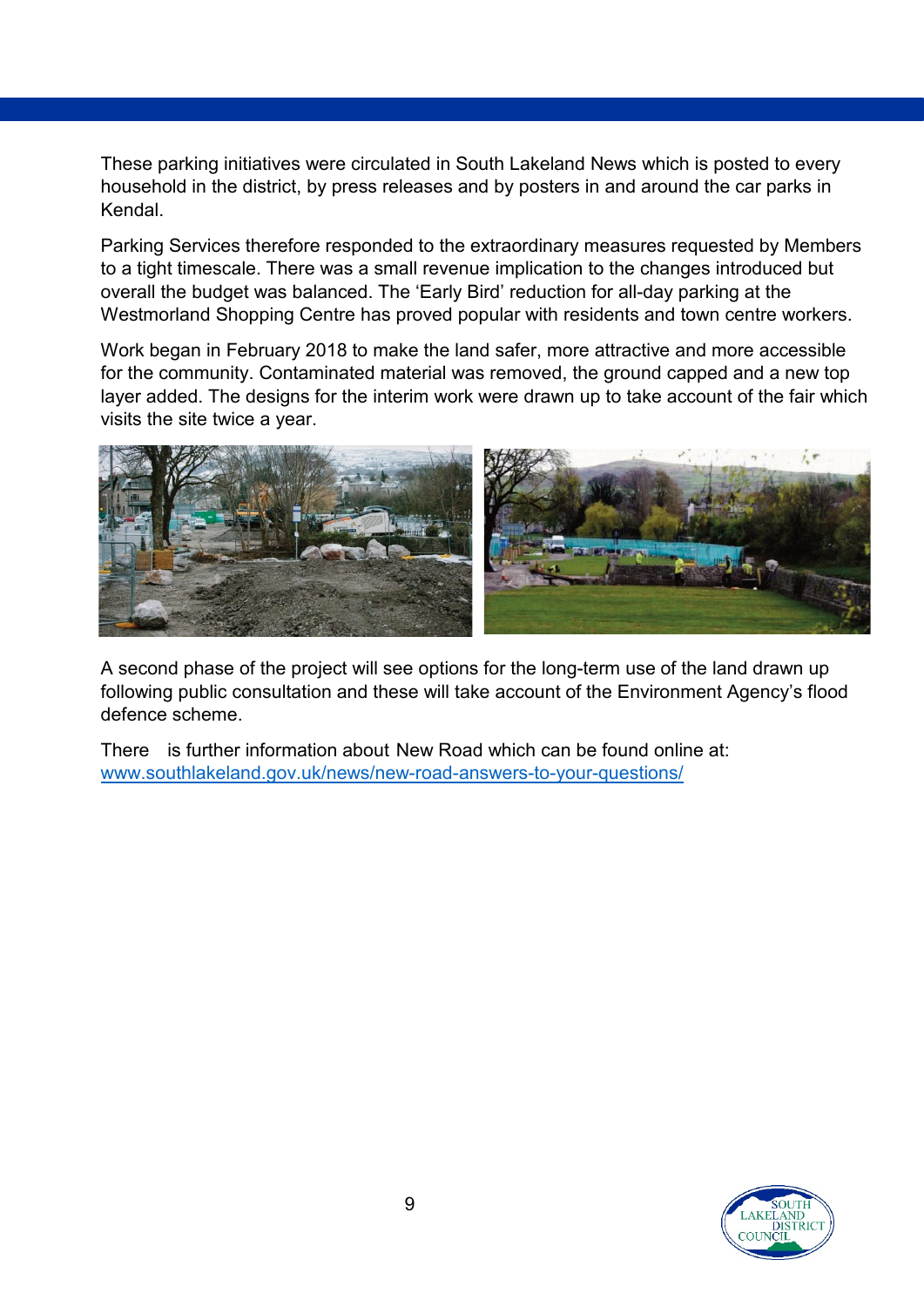# <span id="page-9-0"></span>Car park survey

A survey was conducted via self-completion and online between June and September 2017. Feedback was sought from users of SLDC car parks to identify improvement opportunities and get views on changes to the delivery of the service.

The last consultation was in 2011 since when changes have been made to improve the infrastructure such as new ticket machines, new information boards and trials of flexible tariffs. In wishing to make the cost of parking fair to all, the council is looking at how advances in modern technology can improve the parking experience. The survey was advertised on our social media pages, and there were press releases and posters. Roadshows were held across the district. There were 709 responses. These are the main findings:

- 1 to 2 hour stays is the usual length of time the majority of respondents will stay in our car parks, with four out of five usually using them during weekdays, and three in five using them at weekends
- The Westmorland Shopping Centre and Booths/Wainwrights Yard car parks in Kendal are the most well-used car parks, which is possibly because the majority of respondents to the survey are from Kendal and the surrounding area
- Four out of five respondents use our car parks when they are shopping, with socialising, visiting the area and for work/business as other main reasons for use
- Two out of five respondents said that overall they were satisfied with our car parks because of good accessibility, ample spaces available, good condition and acceptable pricing
- However, over a third said that they were dissatisfied with them. The main reasons for this being the price of parking, the size of the parking spaces in some car parks being too small, problems with the ticket machines, lack of spaces and charges for blue badge holders
- The ease of finding our car parks, safety, level access, lighting and opening hours are the aspects respondents are most satisfied with our car parks. They are most dissatisfied with the cost of parking, size of spaces, charging periods, ease of finding a space and the pay machines
- Respondents feel that larger parking spaces, having more car parks in the district and de-cluttering of signs were important aspects in improving or car parks. Options for shorter and cheaper/free parking, and discounts for local residents were also recommended
- Cash is the most popular method of payment usually used by respondents when paying to use our car parks, however a third also use car payments and pay by phone methods
- More than half of all respondents think that our parking charges are too high, while over a third think that they are about right
- Over half of the respondents would prefer to have a set of charges based on how long they stay in our car parks. Just under two thirds said that they would be encouraged to use our car parks if a 30 minute tariff was introduced in more car parks. Cheaper fees

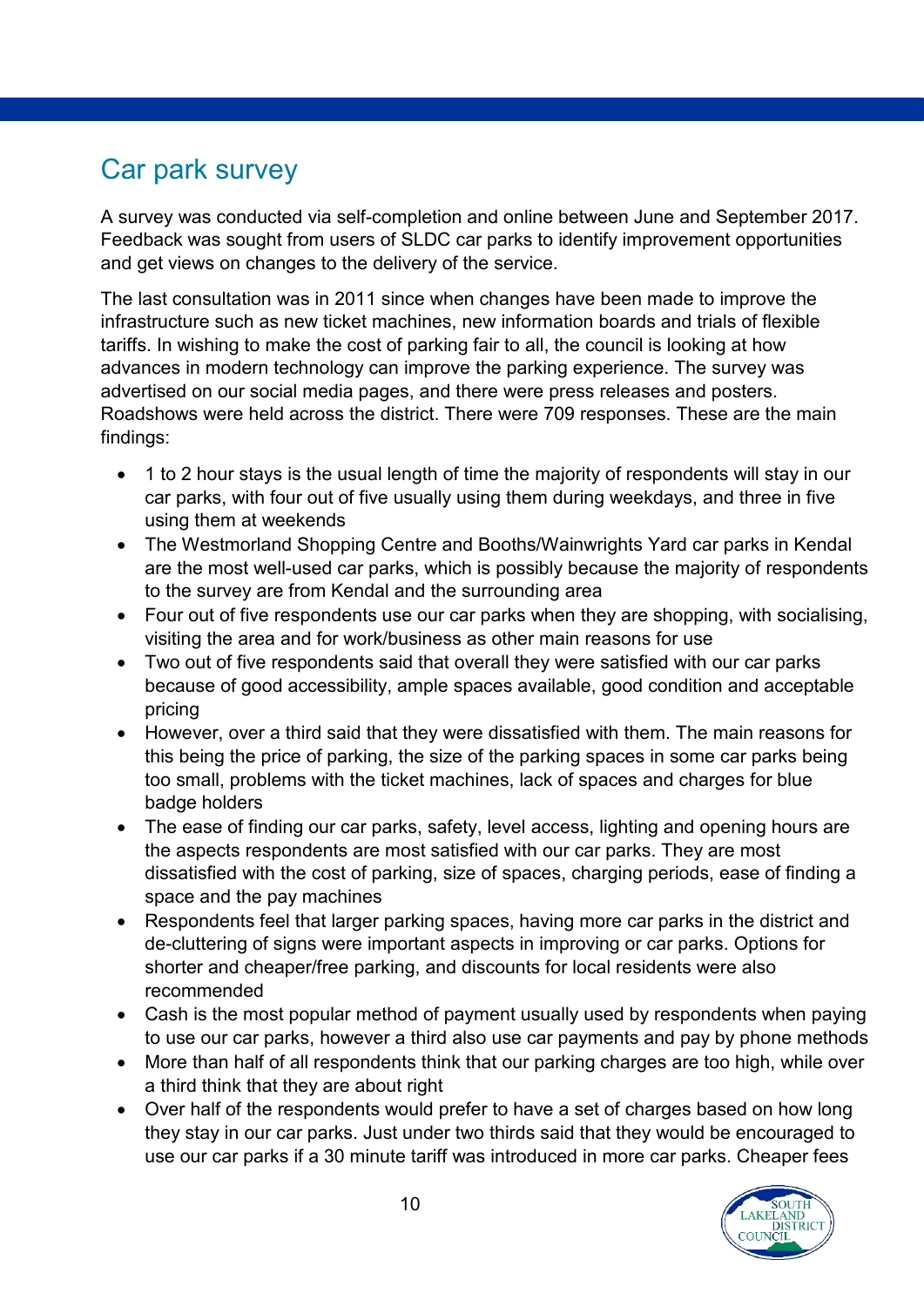for parking late and getting full time for what they pay were also reasons provided by the majority of respondents to the survey



Overall, how satisfied or dissatisfied are you with our car parks?

#### **Positives**

The main positive themes that came out of the comments were good accessibility and enough parking spaces, the good condition of the car parks, acceptable prices and car parks being well situated.

There were suggestions for more flexible pricing methods including shorter (cheaper/free) time limits and discounted fares for local residents.

#### **Negatives**

Most negative comments related to the price of parking in our car parks, that they are too expensive. The other main issue was the size of the parking spaces, particularly in the Westmorland Shopping Centre (too small).

Other issues included; the ticket machines being unable to give change, a lack of space, and those with disabilities being charged to park.

The results were published on our website. The survey provided valuable feedback and suggestions which helped the council to plan future car parking services.

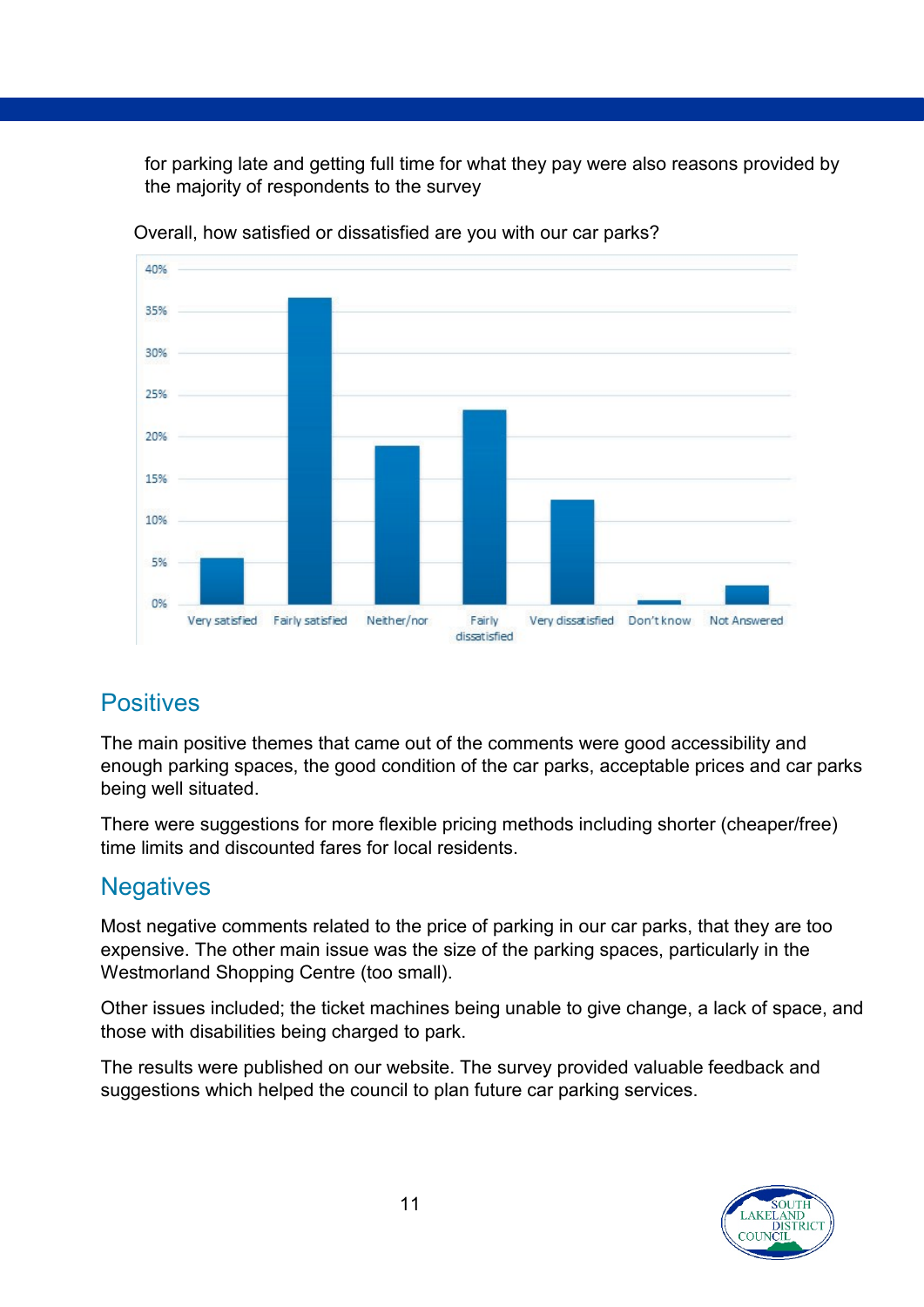# <span id="page-11-0"></span>Parking Services within the community

The parking service helps communities and is part of the area's economic development. By working in partnership with many agencies and businesses, there is a direct economic effect which assists with the delivery of other council services.

#### 'Peter Rabbit' filming



A film company used Rothay Holme car park in Ambleside and Rayrigg Meadow car park in Windermere whilst they were filming around the area.

#### Roundabout Grasmere



Roundabout is a pop-up theatre transported and assembled across the country. It is a self-contained 168-seat amphitheatre enabling people living in more remote areas to experience cultural events.

Five concessionary permits were given for the organisers to use Red Bank Road car park for the four-day event.

#### Kendal Mountain Film Festival



Concessionary parking was given for the Festival in November. Part of Dowker Lane car park was used for a giant screen for festival goers.

#### Kendal Torchlight Procession



Concessionary permits to use car parks in Kendal were given for residents affected by road closures and for performers.

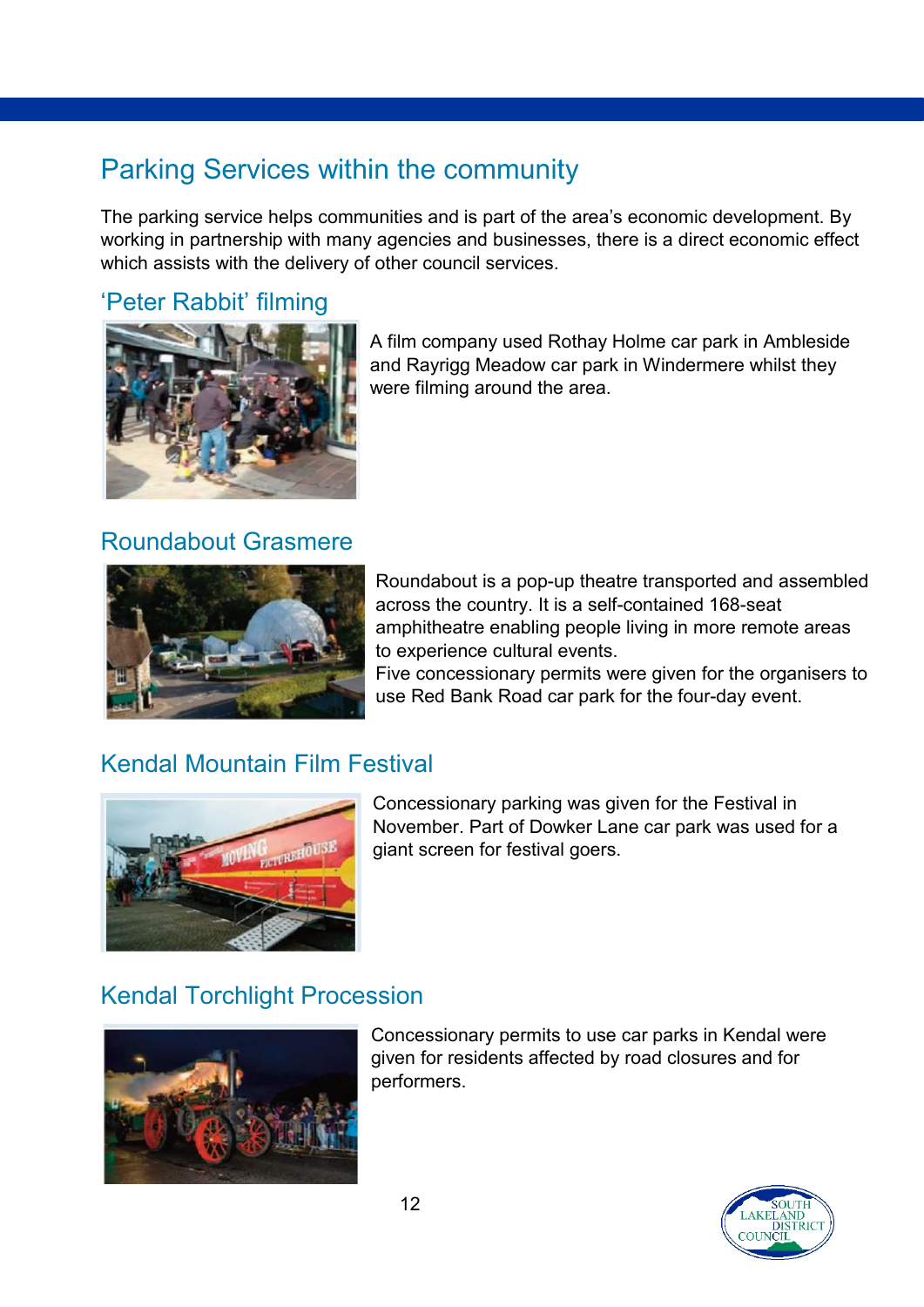#### Windermere Boat Show



Ferry Nab car park in Bowness on Windermere was used for the second annual Boat Show in May.

This free and increasingly popular event by England's largest lake was an opportunity for local companies to offer water sports of all kinds. Vessels large and small were on display along with local artisan food stalls offering a taste of Cumbria.

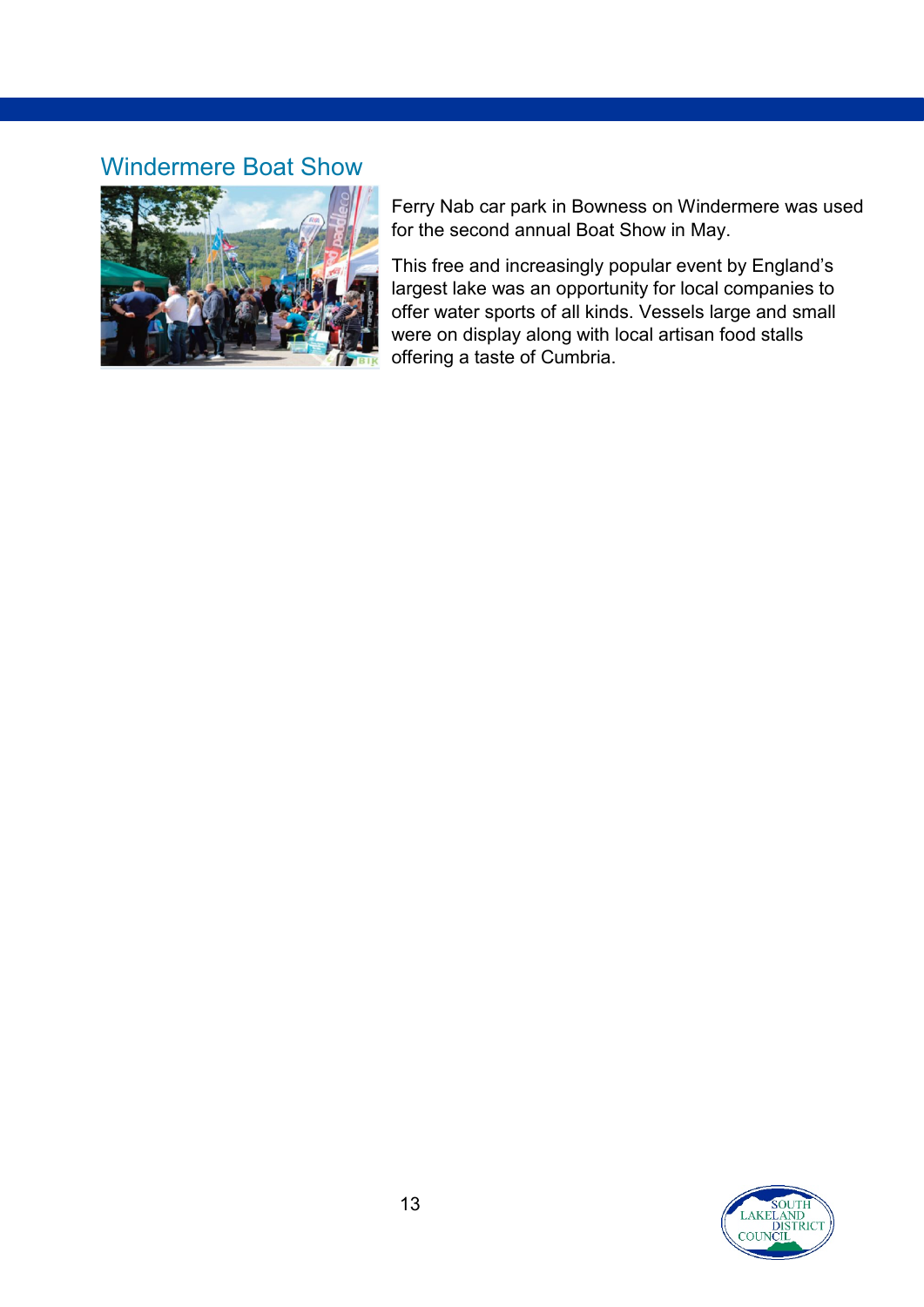# <span id="page-13-0"></span>Enforcement policy and Penalty Charge Notices (PCNs)

Our enforcement policy seeks to deter motorists from parking illegally, to encourage a turnover of spaces and to ensure a safe environment is created.

- Discretion to cancel a penalty is the responsibility of specially-trained administrators and not the CEO. Once a penalty has been issued, the CEO cannot withdraw it
- Contraventions used at SLDC for PCNs and the appeals' process can be seen in Appendix 3. A full list of parking contraventions is on the PATROL (Parking and Traffic Regulations outside London) website: [www.patrol-uk.info](http://www.patrol-uk.info/)
- 4,515 Penalty Charge Notices (PCNs) were issued 2017 to 2018
- The council exercises its enforcement powers under the Off Street Parking Places Order 2004 (as amended) and operates in accordance with the Traffic Management Act 2004
- Six council Civil Enforcement Officers (CEOs) patrol over 40 car parks seven days a week. PCN envelopes are placed on the windscreen or handed to the driver unless the vehicle is driven away. CEOs do not have targets or performance incentives
- PCN appeals can be made by post, email, online or completing a form at the council offices
- The registered keeper of the vehicle is always the person liable for the PCN, and not the driver

# <span id="page-13-1"></span>Information about Penalty Charge Notices (PCNs)

A penalty will only be issued if a vehicle has parked in contravention of the regulations. The fewer penalties being issued may mean better compliance and that parking restrictions are working which is one of the main aims of having parking controls.

Most penalties in SLDC are issued for code 82 (parked after expiry of pay-and-display ticket) and 83 (parked without a valid pay-and-display ticket).

### Contraventions by volume

Contravention codes:

- 81: Parked in restricted area of car park
- 82: Expired pay and display ticket
- 83: No valid pay and display ticket
- 85: No valid permit displayed
- 86: Not parked correctly in space
- 87: No Blue Badge displayed
- 91: Invalid class of vehicle
- **Other**



**DISTRICT**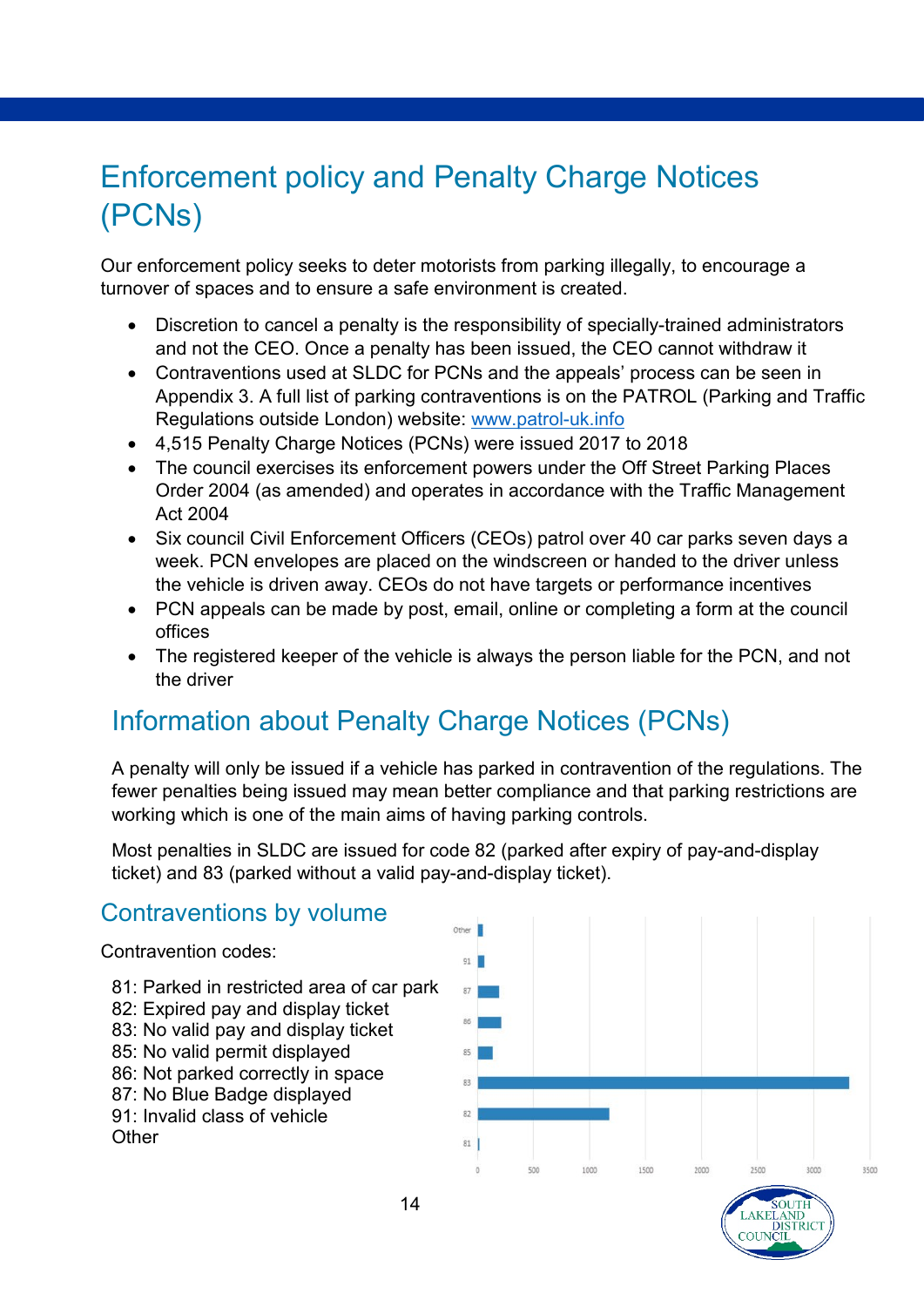# <span id="page-14-0"></span>The appeals' process

Although receiving a parking penalty can be annoying or upsetting, we will respond in a timely manner to all written appeals. Although we will follow parking policy for all motorists to ensure consistency and fairness, we will always treat each individual case on its own merits.

SLDC's policy for the enforcement and cancellation of PCNs is available online at: [www.southlakeland.gov.uk/parking-and-travel/parking/penalty-charge-notices/challenging-a](https://www.southlakeland.gov.uk/parking-roads-and-travel/parking/parking-penalty-charge-notices-pcn/)penalty-charge/

After a penalty is issued, the motorist can pay at the discount rate of 50% reduction within 14 days of the date of issue. We also offer the discount rate for another 14 days when a motorist appeals and their appeal is rejected. A written appeal can be made at three stages:

- 1. An informal challenge can be made as soon as the penalty has been issued to the council before the issue of a Notice to Owner (NtO)
- 2. A formal representation can be made to the council after a NtO is issued, and before a Charge Certificate is generated
- 3. An appeal can be made to the Traffic Penalty Tribunal (TPT) after a Notice of Rejection of Representations is received.

The TPT is independent from the council and trained lawyers will decide on cases. An online appeals' process called FOAM (Fast Online Appeal Management) is used across England and Wales. There is more information about the TPT at: www.trafficpenaltytribunal.gov.uk

If cases remain unpaid, they are registered at the Traffic Enforcement Centre, which is a court set up to deal with parking penalties. Debts are eventually passed to enforcement agencies to collect. The council uses two agencies – Jacobs and Newlyn. Enforcement agencies have to abide by legislation contained within the Taking Control of Goods (Fees) Regulations 2014.

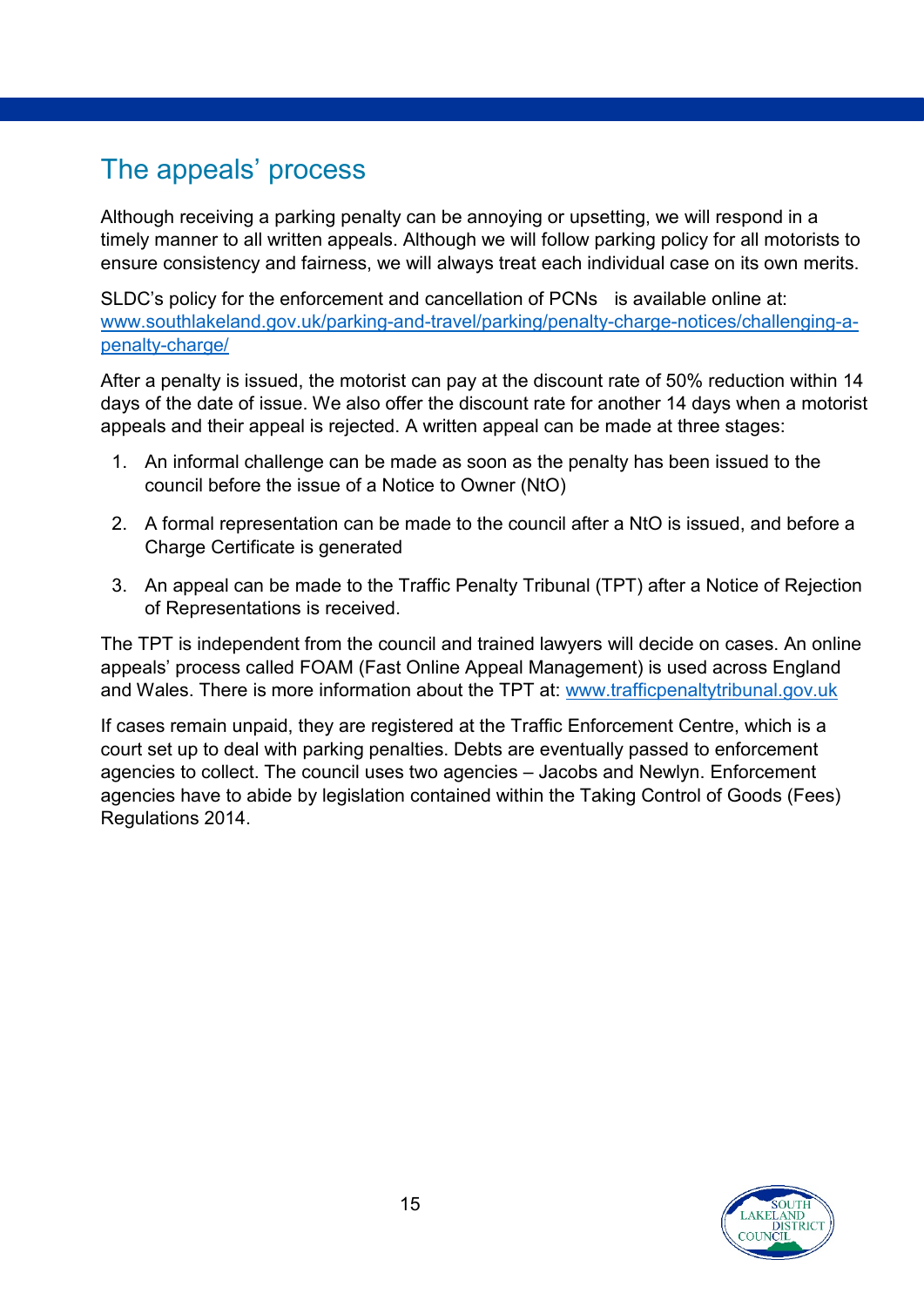# <span id="page-15-0"></span>Statistical information on PCNs (correct on 31 October 2018)

| <b>Parking Charge Notices</b>                   |        | 2016 to 2017 2017 to 2018 |
|-------------------------------------------------|--------|---------------------------|
| Number of higher level PCNs issued              | 477    | 455                       |
| Percentage of higher level PCNs issued          | 9.54%  | 10%                       |
| Number of lower level PCNs issued               | 5,000  | 4,060                     |
| Percentage of lower level PCNs issued           | 91.29% | 90%                       |
| Total number of PCNs issued                     | 5,477  | 4,515                     |
| Number of PCNs paid at discount rate            | 3,578  | 2,515                     |
| Number of PCNs paid at non-discount rate        | 796    | 812                       |
| Total number of PCNs paid                       | 4,374  | 3,327                     |
| Percentage of PCNs paid                         | 80%    | 73%                       |
| Total number of PCNs unpaid                     | 207    | 613                       |
| Number of Charge Certificates registered at TEC | 475    | 402                       |
| Number of informal challenges                   | 1,162  | 958                       |
| Number of formal representations                | 87     | 82                        |
| No of write-offs                                | 81     | 128                       |
| No of appeals to TPT                            | 4      | $\overline{2}$            |
| Percentage of appeals to TPT                    | 0.07%  | 0.04%                     |
| No of appeals allowed                           | 1      | $\overline{2}$            |
| Percentage of appeals allowed                   | 25%    | 100%                      |
| No of appeals dismissed                         | 3      | $\Omega$                  |
| Percentage of appeals dismissed                 | 75%    | n/a                       |
| No of appeals not contested                     | 0      | 0                         |
| Percentage of appeals not contested             | n/a    | n/a                       |

## <span id="page-15-1"></span>Car park income and expenditure

There are statutory requirements established by Government that stipulate how surplus parking funds are spent, but there are differences between on and off-street parking.

Any surpluses from on-street parking and both on and off-street enforcement must be used in accordance with section 55 of the Road Traffic Regulation Act 1984. This means that any income remaining after enforcement costs must be used for transport.

Income from off-street parking fees and charges can be for general use by the local authority.

SLDC only operates off-street car parks and the enforcement of them.

| Off street parking income 2016 to 2017 | E         |
|----------------------------------------|-----------|
| Off street parking income              | 4,304,757 |
| Off street PCN income                  | 135,781   |
| Other off street parking income        | 88,815    |
| Total off street parking income        | 4,529,353 |
| Total off street parking direct costs  | 1,802,561 |
| Surplus/deficit                        | 2,726,792 |

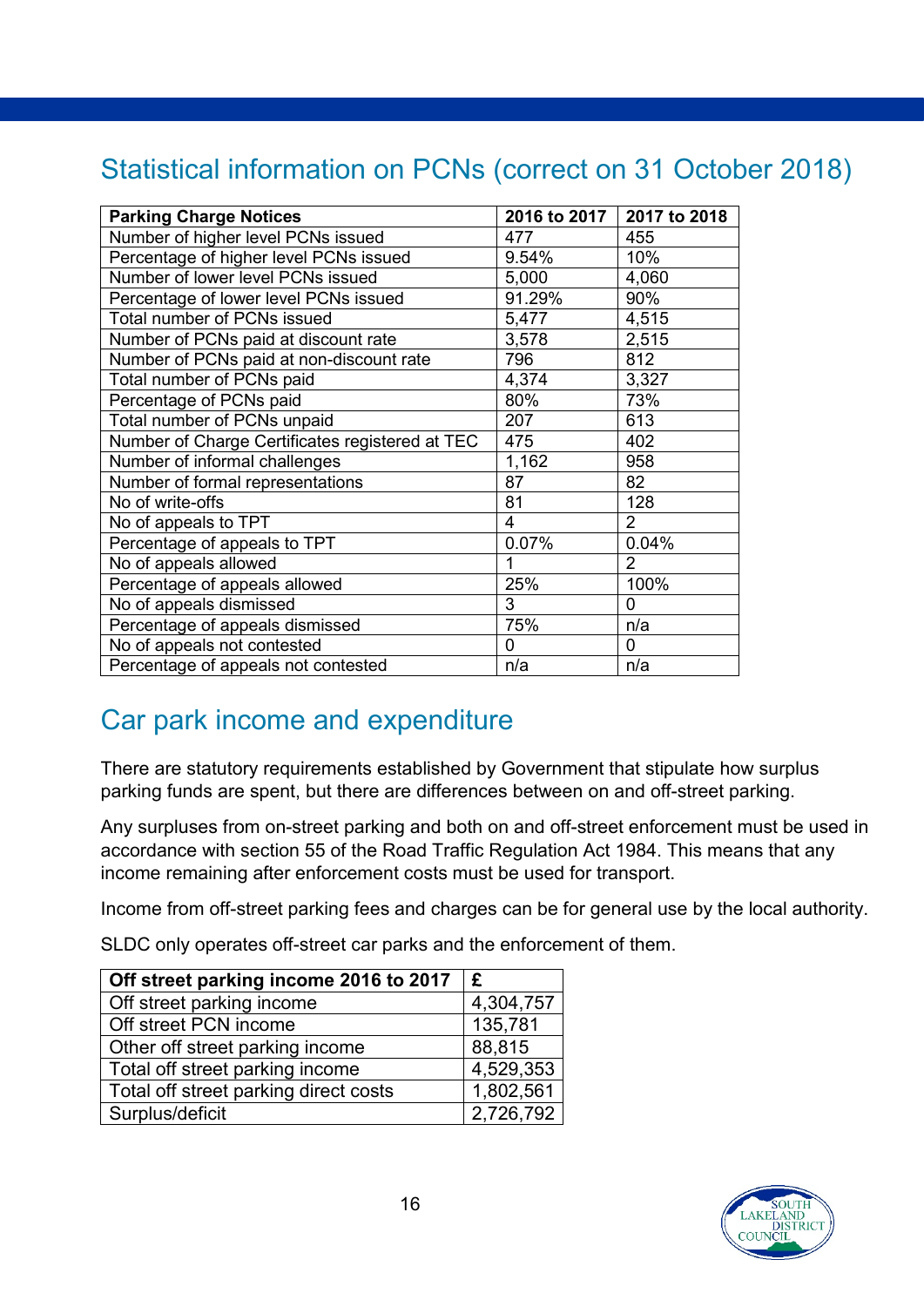| Off Street parking income 2017 to 2018 | £         |
|----------------------------------------|-----------|
| Off street parking income              | 4,480,789 |
| Off street PCN income                  | 115,212   |
| Other off street parking income        | 134,321   |
| Total off street parking income        | 4,730,322 |
| Total off street parking direct costs  | 2,860,294 |
| Surplus/deficit                        | 1,870,028 |

There has been no overall increase in tariffs since 2011 to 2012 and where possible, we will look at offering lower tariffs in one car park in a town. We will look at ways to increasing capacity of underused car parks.

Following the closure of New Road common land to vehicles, we made these changes in Kendal:

- We reduced the 'Early Bird' offer at Westmorland Shopping Centre from £2.20 to only £1.00 for all-day parking if arriving by 9am
- We introduced an 'Early Bird' offer at Blackhall Rd of £1.00 for all-day parking if arriving by 7am
- We started a cheaper tariff of 20p per hour up to the maximum of £1.00 for all-day parking at Sandes Avenue
- We introduced a Sunday tariff of 20p per hour up the maximum of £1.00 on South Lakeland House car park
- In the trial period of four months, revenue in Kendal car parks reduced by £1,500

Any surplus funds raised from off-street facilities after expenditure including car park maintenance and improvement are used to off-set the costs to the council of providing valued services to the public, which may have to be met through Council Tax otherwise.

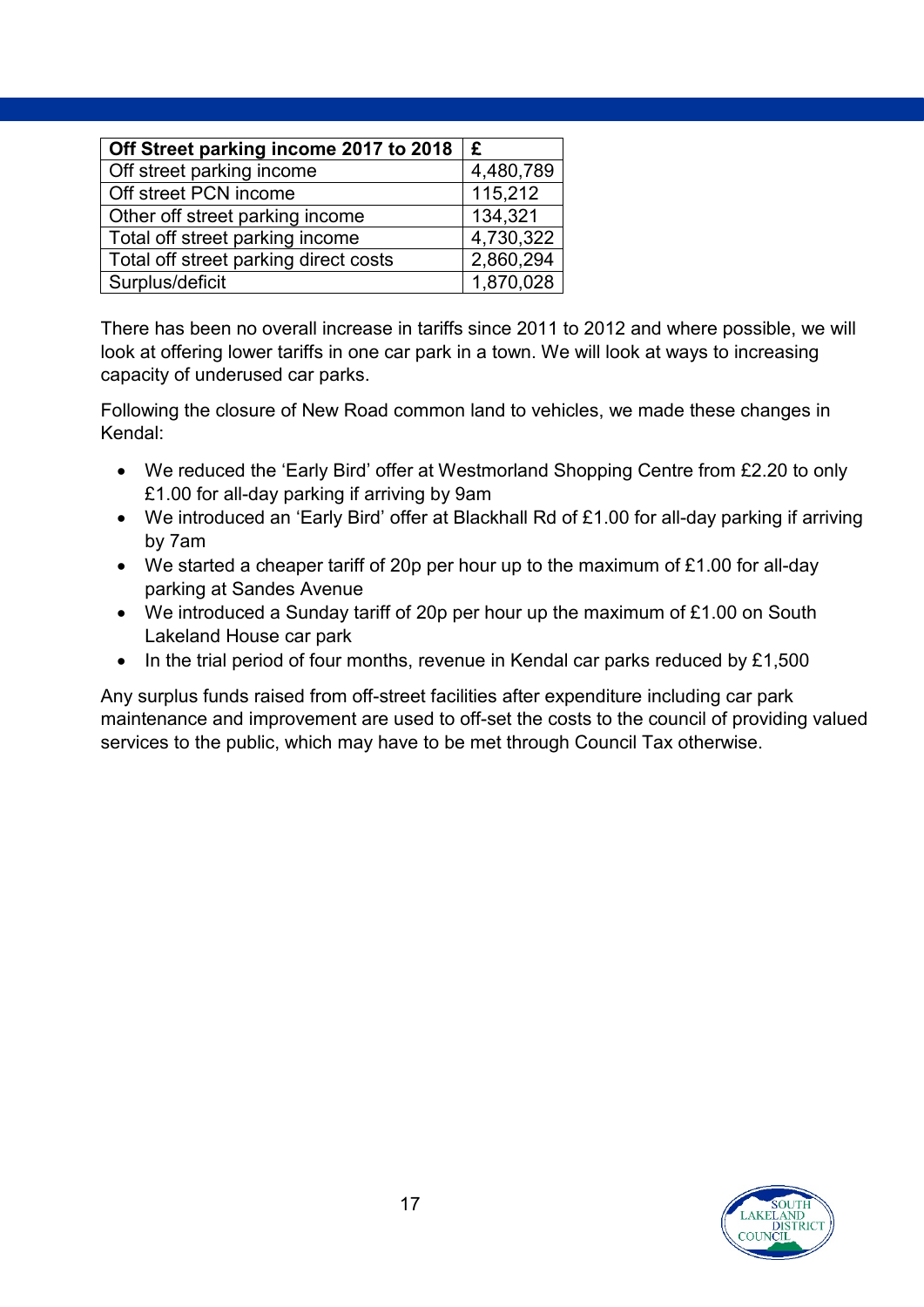# <span id="page-17-0"></span>Appendix 1

# Car park information 2017 to 2018

Details on our car park operations and statistical information will also be presented.

Unless otherwise stated, charges apply seven days a week including bank holidays.

#### Ambleside

One hour free on top of time purchased for blue badge holders apart from Miller Bridge, where normal charges apply. No public parking at King Street on Wednesday (closed for market day). Rothay Holme (LA22 0EE, Owned) – free parking for HGVs and PSVs only.

| Number of parking<br>spaces and length<br>of stay | <b>King Street</b><br><b>LA22 0BX</b><br><b>Short stay</b><br>8am to 6pm | <b>Lake Road</b><br><b>LA22 0DB</b><br><b>Multi-tariff</b><br>8am to 8pm | <b>Low Fold</b><br><b>LA22 0DN</b><br><b>Multi-tariff</b><br>8am to 8pm | <b>Miller Bridge</b><br><b>LA23 0EE</b><br><b>Multi-tariff</b><br>8am to 9pm | <b>Rydal Road</b><br><b>LA22 9AY</b><br><b>Multi-tariff</b><br>8am to 8pm |
|---------------------------------------------------|--------------------------------------------------------------------------|--------------------------------------------------------------------------|-------------------------------------------------------------------------|------------------------------------------------------------------------------|---------------------------------------------------------------------------|
| Owned/managed                                     | Owned                                                                    | Owned                                                                    | Owned                                                                   | Managed                                                                      | Owned                                                                     |
| <b>Spaces</b>                                     | 29                                                                       | 48                                                                       | 44                                                                      | 0                                                                            | 171                                                                       |
| Blue badge spaces                                 | 3                                                                        | 3                                                                        | 3                                                                       | 0                                                                            | 3                                                                         |
| Up to 1 hour                                      | £1.50                                                                    | £1.50                                                                    | £1.50                                                                   | £1.50                                                                        | £1.50                                                                     |
| Up to 2 hours                                     | £3.00                                                                    | £3.00                                                                    | £3.00                                                                   | £3.00                                                                        | £3.00                                                                     |
| Up to 3 hours                                     | £4.00                                                                    | £4.00                                                                    | £4.00                                                                   | £4.00                                                                        | £4.00                                                                     |
| Up to 4 hours                                     | £5.00                                                                    | £5.00                                                                    | £5.00                                                                   | £5.00                                                                        | £5.00                                                                     |
| Up to 6 hours                                     | n/a                                                                      | £6.00                                                                    | £6.00                                                                   | £6.00                                                                        | £6.00                                                                     |
| Up to 12 hours                                    | n/a                                                                      | £7.00                                                                    | £7.00                                                                   | n/a                                                                          | £7.00                                                                     |
| Up to 13 hours                                    | n/a                                                                      | n/a                                                                      | n/a                                                                     | £7.00                                                                        | n/a                                                                       |

### Arnside/Storth Embankment

Free car park for blue badge holders only.

| Number of parking spaces | Arnside/Storth Embankment<br><b>LA7 7HY</b> |
|--------------------------|---------------------------------------------|
| Owned/managed            | Managed                                     |
| Blue badge spaces        |                                             |

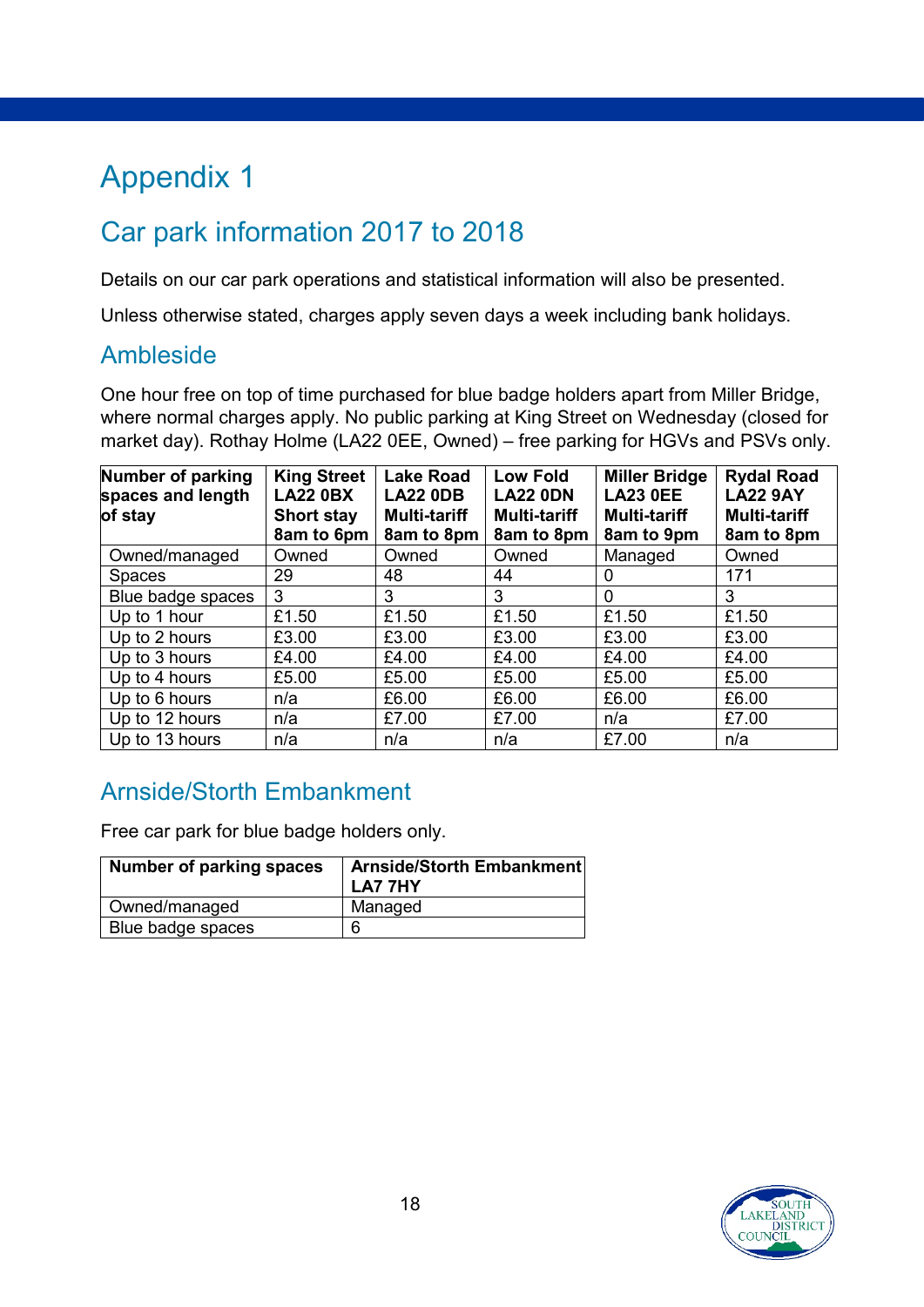### Bowness-on-Windermere

One hour free on top of time purchased for blue badge holders.

| Number of parking<br>spaces and length<br>of stay | <b>Braithwaite Fold</b><br><b>LA23 3HB</b><br>Long stay<br>Easter to 31 <sup>st</sup> Oct<br>8am to 8pm | <b>Ferry Nab</b><br><b>LA23 3JN</b><br><b>Multi-tariff</b><br>8am to 8pm | <b>Glebe Road</b><br><b>LA23 3HB</b><br>Long stay<br>8am to 8pm | <b>Quarry Mount</b><br><b>LA23 3DU</b><br><b>Short stay</b><br>8am to 6pm | Rayrigg Road<br><b>LA23 3BZ</b><br><b>Multi-tariff</b><br>8am to 8pm |
|---------------------------------------------------|---------------------------------------------------------------------------------------------------------|--------------------------------------------------------------------------|-----------------------------------------------------------------|---------------------------------------------------------------------------|----------------------------------------------------------------------|
| Owned/managed                                     | Owned                                                                                                   | Owned                                                                    | Owned                                                           | Owned                                                                     | Owned                                                                |
| <b>Spaces</b>                                     | 0                                                                                                       | 124                                                                      | 128                                                             | 36                                                                        | 176                                                                  |
| Blue badge spaces                                 | 11                                                                                                      | 9                                                                        | 8                                                               | 3                                                                         | 12 <sub>2</sub>                                                      |
| Up to 1 hour                                      | n/a                                                                                                     | £1.50                                                                    | n/a                                                             | £1.50                                                                     | £1.50                                                                |
| Up to 2 hours                                     | n/a                                                                                                     | £3.00                                                                    | n/a                                                             | £3.00                                                                     | £3.00                                                                |
| Up to 3 hours                                     | £4.00                                                                                                   | £4.00                                                                    | £4.00                                                           | £4.00                                                                     | £4.00                                                                |
| Up to 4 hours                                     | £5.00                                                                                                   | £5.00                                                                    | £5.00                                                           | £5.00                                                                     | £5.00                                                                |
| Up to 6 hours                                     | £6.00                                                                                                   | £6.00                                                                    | £6.00                                                           | n/a                                                                       | £6.00                                                                |
| Up to 10 hours                                    | n/a                                                                                                     | £7.00                                                                    | n/a                                                             | n/a                                                                       | n/a                                                                  |
| Up to 12 hours                                    | £7.00                                                                                                   | £8.00 or<br>£10.00<br>with trailer                                       | £7.00                                                           | n/a                                                                       | £7.00                                                                |

#### Grange-over-Sands

| Number of parking<br>spaces and length<br>of stay | <b>Berners Close</b><br><b>LA11 7DQ</b><br>8am to 6pm | <b>Hampsfell</b><br>Road<br><b>LA11 7EY</b><br><b>Multi-tariff</b><br>8am to 6pm | <b>Kents Bank</b><br>Road<br><b>LA11 7EY</b><br><b>Multi-tariff</b><br>8am to 6pm | <b>Main Street</b><br><b>LA11 6DY</b><br>Multi-tariff<br>8am to 6pm | Windermere<br>Road<br><b>LA11 6EG</b><br><b>Multi-tariff</b><br>8am to 6pm |
|---------------------------------------------------|-------------------------------------------------------|----------------------------------------------------------------------------------|-----------------------------------------------------------------------------------|---------------------------------------------------------------------|----------------------------------------------------------------------------|
| Owned/managed                                     | Owned                                                 | Owned                                                                            | Owned                                                                             | Owned                                                               | Owned                                                                      |
| Spaces                                            | 0                                                     | 24                                                                               | 56                                                                                | 84                                                                  | 65                                                                         |
| Blue badge spaces                                 | $\Omega$                                              | 2                                                                                | 3                                                                                 | 6                                                                   | 4                                                                          |
| Up to 30 minutes                                  | £1.20 for all<br>day parking                          | n/a                                                                              | £0.20                                                                             | n/a                                                                 | n/a                                                                        |
| Up to 1 hour                                      | £1.20 for all<br>day parking                          | £1.20                                                                            | £1.20                                                                             | £1.20                                                               | £1.20                                                                      |
| Up to 2 hours                                     | £1.20 for all<br>day parking                          | £2.20                                                                            | £2.20                                                                             | £2.20                                                               | £2.20                                                                      |
| Up to 3 hours                                     | £1.20 for all<br>day parking                          | £3.20                                                                            | £3.20                                                                             | £3.20                                                               | £3.20                                                                      |
| Up to 4 hours                                     | £1.20 for all<br>day parking                          | £3.90                                                                            | £3.90                                                                             | £3.90                                                               | £3.90                                                                      |
| Up to 6 hours                                     | £1.20 for all<br>day parking                          | £5.00                                                                            | £5.00                                                                             | £5.00                                                               | £5.00                                                                      |
| Up to 10 hours                                    | £1.20 for all<br>day parking                          | £6.00                                                                            | £6.00                                                                             | £6.00                                                               | £6.00                                                                      |

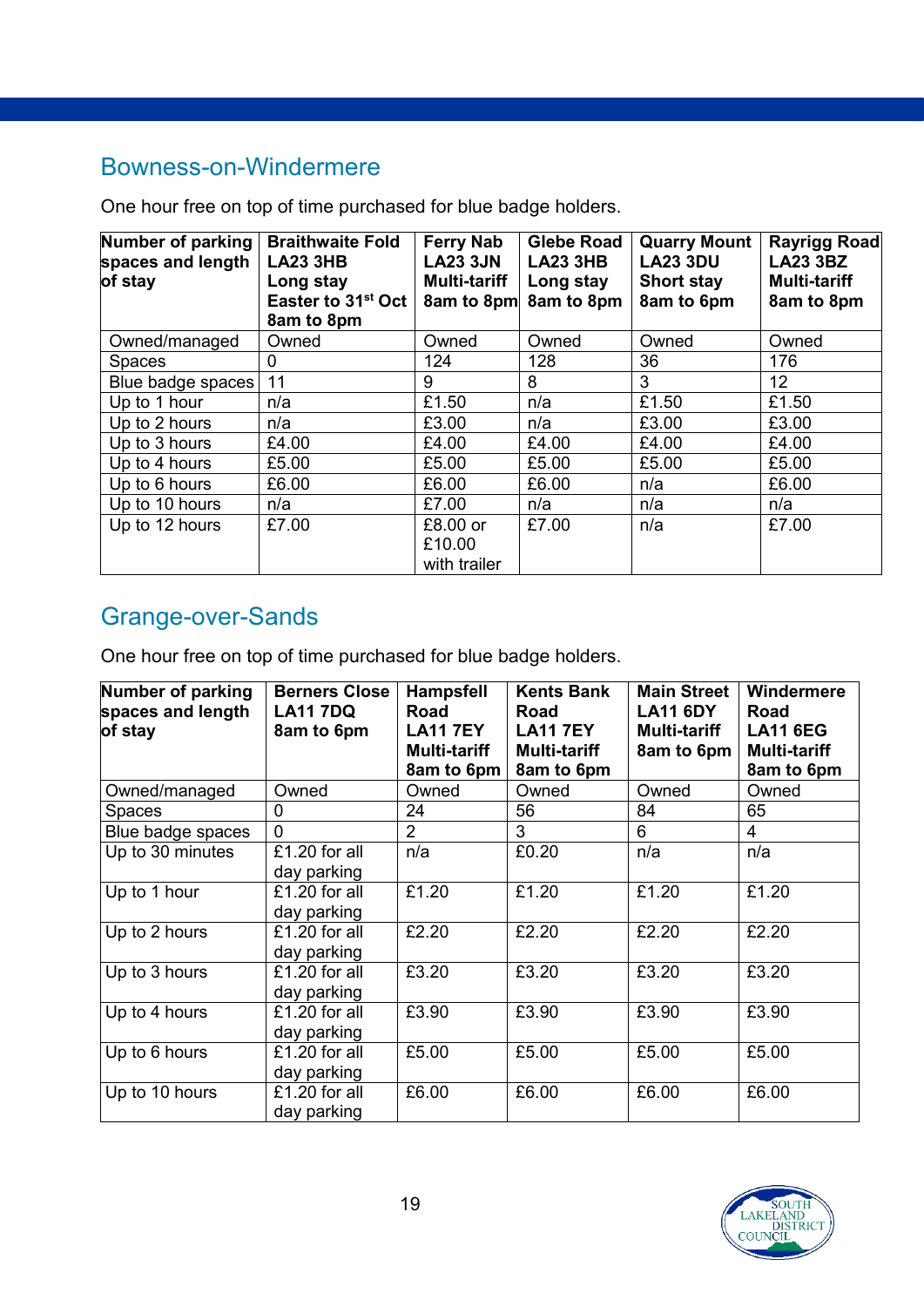#### **Grasmere**

One hour free on top of time purchased for blue badge holders.

| <b>Number of parking</b><br>spaces and length of<br>stay | <b>Red Bank Road</b><br><b>LA22 9PU</b><br><b>Multi-tariff</b><br>8am to 6pm |  |
|----------------------------------------------------------|------------------------------------------------------------------------------|--|
| Owned/managed                                            | Owned                                                                        |  |
| <b>Spaces</b>                                            | 77                                                                           |  |
| Blue badge spaces                                        | 6                                                                            |  |
| Up to 1 hour                                             | £1.50                                                                        |  |
| Up to 2 hours                                            | £3.00                                                                        |  |
| Up to 3 hours                                            | £4.00                                                                        |  |
| Up to 4 hours                                            | £5.00                                                                        |  |
| Up to 6 hours                                            | £6.00                                                                        |  |
| Up to 10 hours                                           | £7.00                                                                        |  |

### Kendal

Westmorland Shopping Centre: One hour free on top of time purchased for blue badge holders Kendal College (main campus and Wildman St): blue badge holders free parking for up to three hours in designated bay, normal tariff thereafter.

| Number of parking spaces<br>and length of stay | Westmorland<br><b>Shopping Centre</b><br>LA9 4LU<br><b>Multi-tariff</b><br>Mon-Sat 7am to 7pm<br>Sun 9.30am to 5pm | <b>Kendal College</b><br><b>Main Campus</b><br><b>LA9 5AY</b><br><b>Multi-tariff</b><br>All days 24 hours | <b>Kendal College</b><br><b>Wildman St</b><br>LA9 6EN<br><b>Multi-tariff</b><br>All days 24 hours |
|------------------------------------------------|--------------------------------------------------------------------------------------------------------------------|-----------------------------------------------------------------------------------------------------------|---------------------------------------------------------------------------------------------------|
| Owned/managed                                  | Owned                                                                                                              | Managed                                                                                                   | Managed                                                                                           |
| <b>Spaces</b>                                  | 627                                                                                                                | 0                                                                                                         | 0                                                                                                 |
| Blue badge spaces                              | 32                                                                                                                 | 0                                                                                                         | $\mathbf{0}$                                                                                      |
| Up to 1 hour                                   | £1.20                                                                                                              | £0.50                                                                                                     | £0.50                                                                                             |
| Up to 2 hours                                  | £2.20                                                                                                              | £1.00                                                                                                     | £1.00                                                                                             |
| Up to 3 hours                                  | £3.20                                                                                                              | 0                                                                                                         | £2.00                                                                                             |
| Up to 4 hours                                  | £3.90                                                                                                              | $\Omega$                                                                                                  | 0                                                                                                 |
| Up to 5 hours                                  | £5.00                                                                                                              | 0                                                                                                         | $\overline{0}$                                                                                    |
| Up to 10 hours                                 | £6.00                                                                                                              | $\Omega$                                                                                                  | $\overline{0}$                                                                                    |
| Early bird arrive before 9am                   | £1.00 (from September)                                                                                             | $\Omega$                                                                                                  | $\mathbf{0}$                                                                                      |
| All day (weekdays)                             | $\mathbf{0}$                                                                                                       | £3.00                                                                                                     | Up to 24 hours                                                                                    |
| All day (Saturday & Sunday)                    | $\mathbf 0$                                                                                                        | £2.00                                                                                                     | £5.00                                                                                             |

- Booths Supermarket: Blue badge holders free parking
- Brewery Arts Centre: Blue badge holders free parking up to three hours, normal tariff thereafter

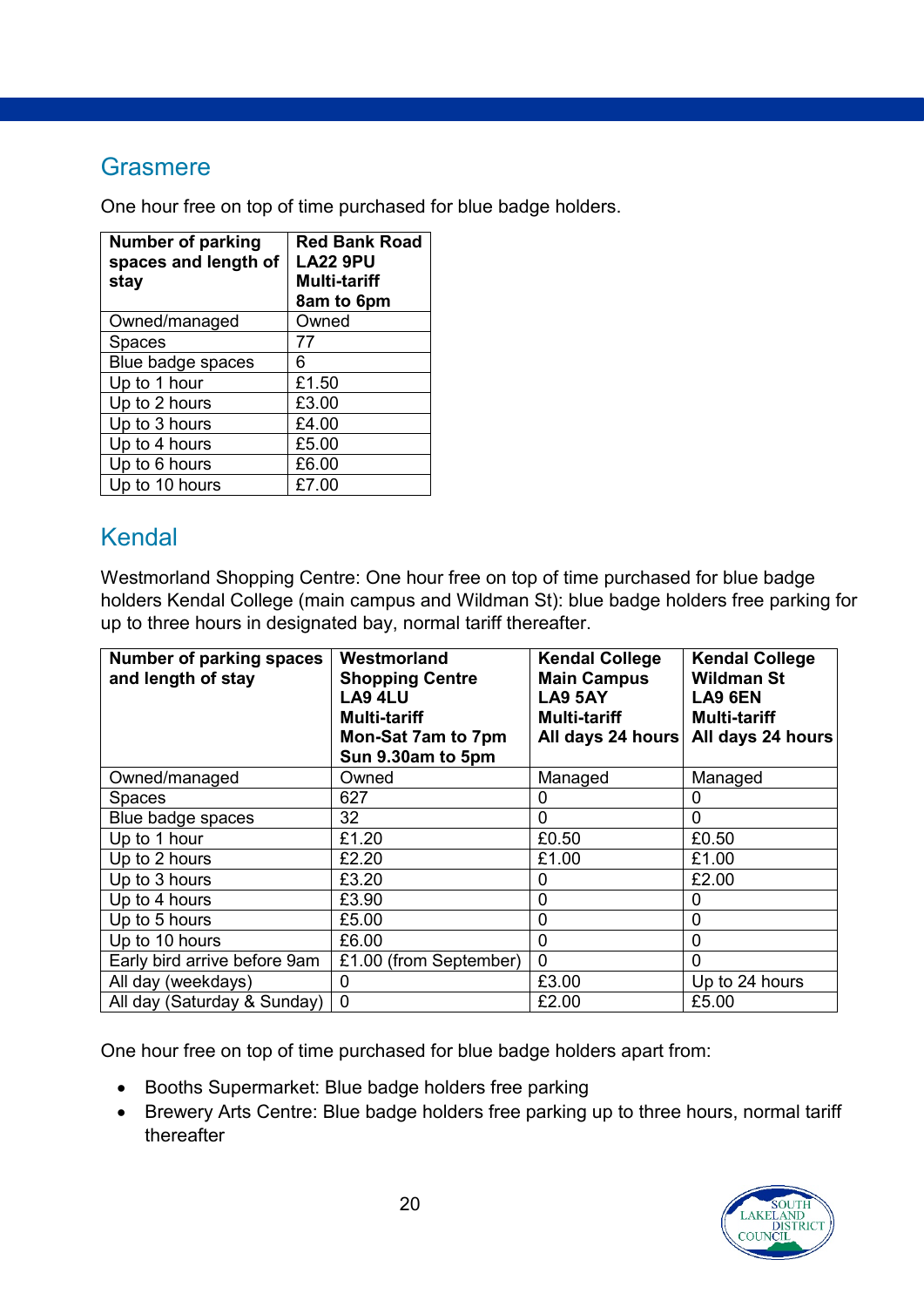• Parish Church: Blue badge holders free parking for up to 3 hours, normal tariff thereafter

| Number of parking<br>spaces and length<br>of stay | <b>Blackhall</b><br>Road<br><b>LA9 4BT</b><br><b>Multi-tariff</b><br>8am to 6pm | <b>Booths</b><br><b>Supermarket</b><br>LA6 2AD<br><b>Short stay</b><br>(shoppers)<br>8am to 6pm | <b>Brewery</b><br><b>Arts Centre</b><br>LA9 4HE<br><b>Multi-tariff</b><br>Payable<br>24 hours | <b>Dowkers</b><br>Lane<br>LA9 4DN<br><b>Short Stay</b><br>8am to 6pm | Highgate<br>(Bowman)<br>LA9 4DN<br>Long stay<br>8am to 6pm | <b>Parish</b><br><b>Church</b><br><b>LA9 5AF</b><br><b>Multi-tariff</b><br>8am to 6pm |
|---------------------------------------------------|---------------------------------------------------------------------------------|-------------------------------------------------------------------------------------------------|-----------------------------------------------------------------------------------------------|----------------------------------------------------------------------|------------------------------------------------------------|---------------------------------------------------------------------------------------|
| Owned/managed                                     | Owned                                                                           | Managed                                                                                         | Managed                                                                                       | Managed                                                              | Owned                                                      | Managed                                                                               |
| <b>Spaces</b>                                     | 81                                                                              | 144                                                                                             | 0                                                                                             | 82                                                                   | 0                                                          | 0                                                                                     |
| Blue badge spaces                                 | $5\overline{)}$                                                                 | 9                                                                                               | $\mathbf 0$                                                                                   | 5                                                                    | 0                                                          | $\overline{0}$                                                                        |
| Up to 1 hour                                      | £1.20                                                                           | £1.20                                                                                           | £1.20                                                                                         | £1.20                                                                | £1.20                                                      | £1.20                                                                                 |
| Up to 2 hours                                     | £2.20                                                                           | £2.20                                                                                           | £2.20                                                                                         | £2.20                                                                | £2.20                                                      | £2.20                                                                                 |
| Up to 3 hours                                     | £3.20                                                                           | £3.20                                                                                           | £3.10                                                                                         | £3.20                                                                | £3.20                                                      | £3.20                                                                                 |
| Up to 4 hours                                     | £3.90                                                                           | £3.90                                                                                           | £4.00                                                                                         | £3.90                                                                | £3.90                                                      | £3.90                                                                                 |
| Up to 6 hours                                     | £5.00                                                                           | n/a                                                                                             | n/a                                                                                           | n/a                                                                  | £5.00                                                      | £5.00                                                                                 |
| Up to 10 hours                                    | £6.00                                                                           | n/a                                                                                             | n/a                                                                                           | n/a                                                                  | £6.00                                                      | £6.00                                                                                 |
| Early bird arrive                                 | £1.00                                                                           | n/a                                                                                             | n/a                                                                                           | n/a                                                                  | n/a                                                        | n/a                                                                                   |
| before 7am                                        | (from Sept)                                                                     |                                                                                                 |                                                                                               |                                                                      |                                                            |                                                                                       |
| Up to 24 hours                                    | n/a                                                                             | n/a                                                                                             | £7.00                                                                                         | n/a                                                                  | n/a                                                        | n/a                                                                                   |
| Overnight<br>(6pm to 9pm)                         | n/a                                                                             | n/a                                                                                             | £1.20                                                                                         | n/a                                                                  | n/a                                                        | n/a                                                                                   |

Brewery Arts Centre: Motorcycles free in motorcycle bays, normal tariff in car bays.

One hour free on top of time purchased for blue badge holders apart from:

• Kendal Museum: Blue badge holders free parking for up to three hours, normal tariff thereafter

South Lakeland House: Car park gates open at 7am, close at 6.30pm

| Number of<br>parking spaces<br>and length of stay | Library Road<br>LA9 4QB<br>Long stay<br>8am to 6pm | Peppercorn<br>Lane<br><b>LA9 5AQ</b><br><b>Short stay</b><br>8am to 6pm | Kendal<br><b>Museum</b><br><b>LA9 6BT</b><br>Payable 24<br>hours | <b>Sandes</b><br><b>Avenue</b><br>LA9 6BT<br><b>Multi-tariff</b><br>8am to 6pm | South Lakeland<br><b>House</b><br>LA9 4DH<br><b>Multi-tariff</b><br><b>Mon to Sat</b><br>8am to 5.30pm | <b>South</b><br><b>Lakeland</b><br><b>House</b><br>LA9 4DH<br>Sunday<br>only tariff |
|---------------------------------------------------|----------------------------------------------------|-------------------------------------------------------------------------|------------------------------------------------------------------|--------------------------------------------------------------------------------|--------------------------------------------------------------------------------------------------------|-------------------------------------------------------------------------------------|
| Owned/managed                                     | Owned                                              | Owned                                                                   | Managed                                                          | Owned                                                                          | Owned                                                                                                  | Owned                                                                               |
| <b>Spaces</b>                                     | 49                                                 | 49                                                                      | $\Omega$                                                         | 20                                                                             | 193                                                                                                    | 193                                                                                 |
| Blue badge spaces                                 | 4                                                  | 3                                                                       | $\mathbf{0}$                                                     | $\overline{2}$                                                                 | 13                                                                                                     | 13                                                                                  |
| Up to 30 minutes                                  | n/a                                                | £0.50                                                                   | n/a                                                              | n/a                                                                            | n/a                                                                                                    | n/a                                                                                 |
| Up to 1 hour                                      | n/a                                                | £1.20                                                                   | £1.00                                                            | £1.20                                                                          | £1.20                                                                                                  | £0.20                                                                               |
| Up to 2 hours                                     | n/a                                                | £2.20                                                                   | £2.00                                                            | £2.20                                                                          | £2.20                                                                                                  | £0.40                                                                               |
| Up to 3 hours                                     | £3.20                                              | £3.20                                                                   | £3.00                                                            | £3.20                                                                          | £3.20                                                                                                  | £0.60                                                                               |
| Up to 4 hours                                     | £3.90                                              | £3.90                                                                   | n/a                                                              | £3.90                                                                          | £3.90                                                                                                  | £0.80                                                                               |
| Up to 6 hours                                     | £5.00                                              | n/a                                                                     | n/a                                                              | £5.00                                                                          | £5.00                                                                                                  | n/a                                                                                 |
| Up to 10 hours                                    | £6.00                                              | n/a                                                                     | n/a                                                              | £6.00                                                                          | £6.00                                                                                                  | £1.00                                                                               |
| Up to 24 hours                                    | n/a                                                | n/a                                                                     | £5.00                                                            | n/a                                                                            | n/a                                                                                                    | n/a                                                                                 |

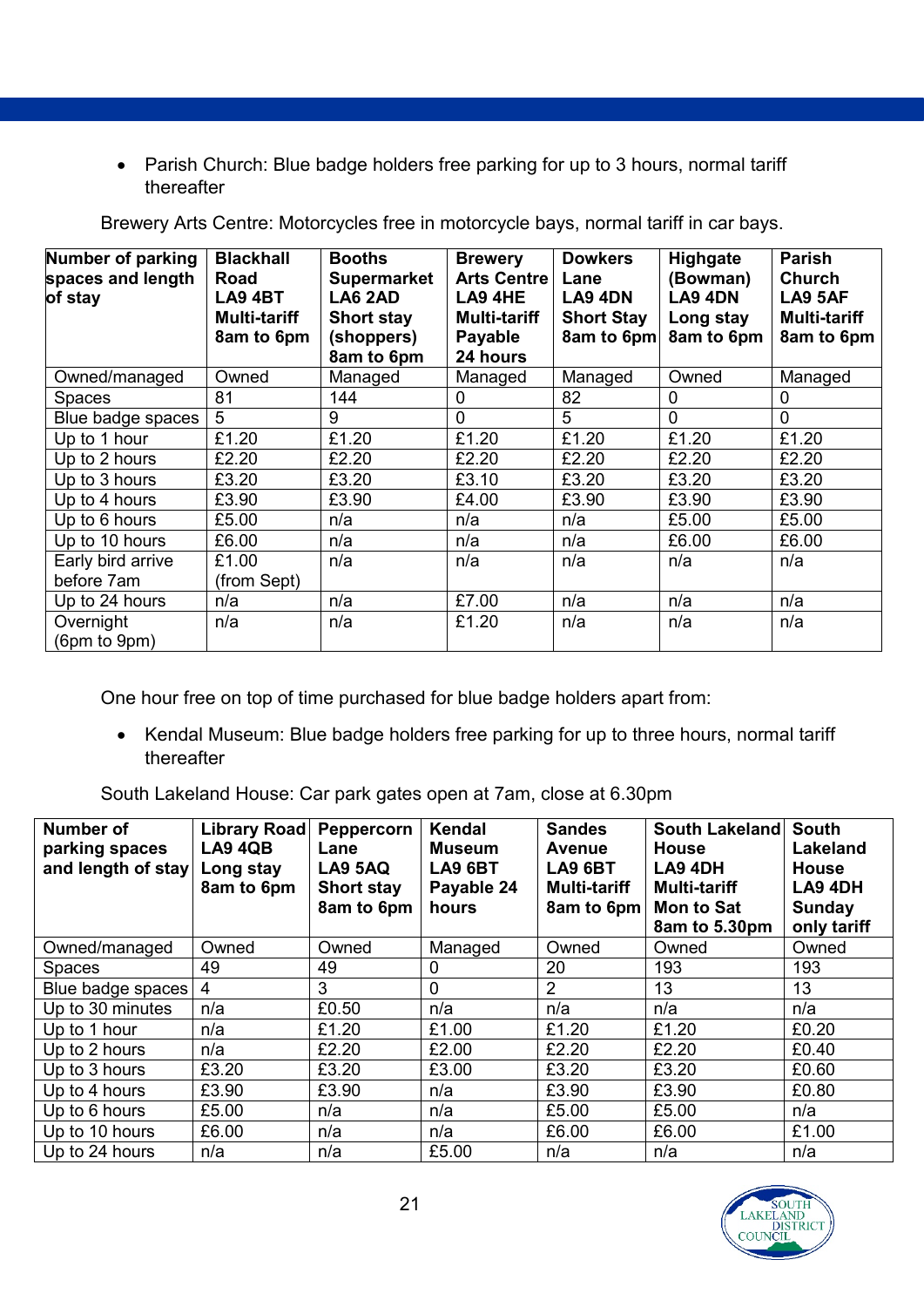### Kirkby Lonsdale

One hour free on top of time purchased for blue badge holders apart from Booths Supermarket where it is free parking.

| Number of<br>parking spaces<br>and length of<br>stay | <b>Booths</b><br><b>Supermarket</b><br>LA6 2AD<br><b>Short stay</b><br>(shoppers)<br>8am to 6pm | <b>Market Square</b><br>LA6 2AN<br><b>Short stay</b><br>8am to 6pm | <b>New Road No.1</b><br>LA6 2AD<br><b>Short stay</b><br>8am to 6pm | <b>New Road No.2</b><br>LA6 2AD<br><b>Multi-tariff</b><br>8am to 6pm |
|------------------------------------------------------|-------------------------------------------------------------------------------------------------|--------------------------------------------------------------------|--------------------------------------------------------------------|----------------------------------------------------------------------|
| Owned/managed                                        | Managed                                                                                         | Owned                                                              | Owned                                                              | Managed                                                              |
| <b>Spaces</b>                                        | 154                                                                                             | 22                                                                 | 41                                                                 | 54                                                                   |
| Blue badge                                           | 7                                                                                               | $\overline{2}$                                                     | 3                                                                  | 4                                                                    |
| spaces                                               |                                                                                                 |                                                                    |                                                                    |                                                                      |
| Up to 30 minutes                                     | n/a                                                                                             | n/a                                                                | £0.20                                                              | n/a                                                                  |
| Up to 1 hour                                         | £1.20                                                                                           | £1.20                                                              | £1.20                                                              | £1.20                                                                |
| Up to 2 hours                                        | £2.20                                                                                           | £2.20                                                              | £2.20                                                              | £2.20                                                                |
| Up to 3 hours                                        | £3.20                                                                                           | £3.20                                                              | £3.20                                                              | £3.20                                                                |
| Up to 4 hours                                        | £3.90                                                                                           | £3.90                                                              | £3.90                                                              | £3.90                                                                |
| Up to 6 hours                                        | n/a                                                                                             | n/a                                                                | n/a                                                                | £5.00                                                                |
| Up to 10 hours                                       | n/a                                                                                             | n/a                                                                | n/                                                                 | £6.00                                                                |

No public parking at Market Square on Thursday (market day).

### **Milnthorpe**

| <b>Number of parking</b><br>spaces and length<br>of stay | <b>Beetham Road</b><br><b>LA7 7QR</b><br><b>Multi-tariff</b><br>8am to 6pm | <b>Park Road</b><br>LA7 7AD<br><b>Multi-tariff</b><br>8am to 6pm | <b>Milnthorpe Square</b><br><b>LA7 7QJ</b><br>Disc parking (except Friday)<br>9am to 6pm |
|----------------------------------------------------------|----------------------------------------------------------------------------|------------------------------------------------------------------|------------------------------------------------------------------------------------------|
| Owned/managed                                            | Owned                                                                      | Owned                                                            | Managed                                                                                  |
| <b>Spaces</b>                                            | 49                                                                         | 54                                                               | 0                                                                                        |
| Blue badge spaces                                        | 3                                                                          | 3                                                                | $\Omega$                                                                                 |
| Up to 1 hour                                             | £1.00                                                                      | £1.00                                                            | Two hours free parking with disc<br>set to arrival time (no tariff)                      |
| Up to 2 hours                                            | £2.00                                                                      | £2.00                                                            | Two hours free parking with disc<br>set to arrival time (no tariff)                      |
| Up to 3 hours                                            | £3.00                                                                      | £3.00                                                            | Two hours free parking with disc<br>set to arrival time (no tariff)                      |
| Up to 4 hours                                            | £4.00                                                                      | £4.00                                                            | Two hours free parking with disc<br>set to arrival time (no tariff)                      |
| Up to 10 hours                                           | £5.00                                                                      | £5.00                                                            | Two hours free parking with disc<br>set to arrival time (no tariff)                      |

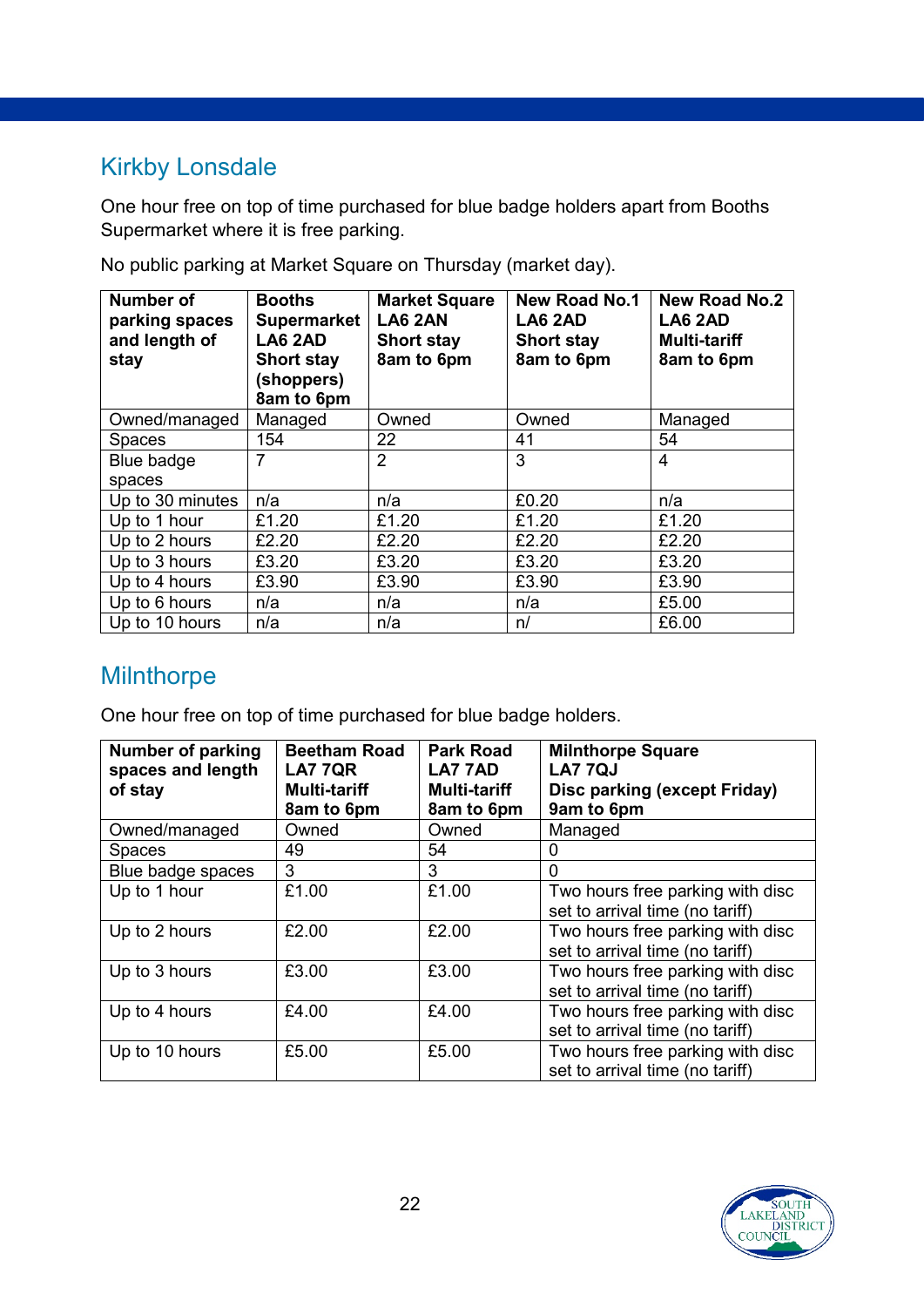## Sedbergh

Except Market Day at Joss Lane on Wednesdays.

| <b>Number of parking</b><br>spaces and length of<br>stay | <b>Joss Lane</b><br><b>LA10 5AS</b><br><b>Multi-tariff</b><br>9am to 6pm | <b>Loftus Hill</b><br><b>LA10 5BX</b><br><b>Multi-tariff</b><br>9am to 6pm |
|----------------------------------------------------------|--------------------------------------------------------------------------|----------------------------------------------------------------------------|
| Owned/managed                                            | Managed                                                                  | Managed                                                                    |
| <b>Spaces</b>                                            | n/a                                                                      | n/a                                                                        |
| Blue badge spaces                                        | n/a                                                                      | n/a                                                                        |
| Up to 1 hour                                             | £0.70                                                                    | £0.70                                                                      |
| Up to 2 hours                                            | £1.50                                                                    | £1.50                                                                      |
| Up to 3 hours                                            | £2.50                                                                    | £2.50                                                                      |
| Up to 4 hours                                            | £3.00                                                                    | £3.00                                                                      |
| Up to 9 hours                                            | £4.50                                                                    | £4.50                                                                      |

#### **Ulverston**

| <b>Number of</b><br>parking spaces<br>and length of<br>stay | <b>Brewery Street</b><br><b>LA12 7HU</b><br><b>Multi-tariff</b><br>8am to 6pm | <b>Buxton Place</b><br><b>LA12 7EF</b><br><b>Multi-tariff</b><br>8am to 6pm | <b>Daltongate</b><br><b>LA127BG</b><br><b>Multi-tariff</b><br>8am to 6pm | <b>Stockbridge Lane</b><br><b>LA12 7BE</b><br><b>Multi-tariff</b><br>8am to 6pm |
|-------------------------------------------------------------|-------------------------------------------------------------------------------|-----------------------------------------------------------------------------|--------------------------------------------------------------------------|---------------------------------------------------------------------------------|
| Owned/managed                                               | Owned                                                                         | Owned                                                                       | Owned                                                                    | Owned                                                                           |
| <b>Spaces</b>                                               | 84                                                                            | 120                                                                         | 34                                                                       | 81                                                                              |
| Blue badge spaces                                           | 6                                                                             |                                                                             | 4                                                                        | 3                                                                               |
| Up to 1 hour                                                | £1.20                                                                         | £1.20                                                                       | £1.20                                                                    | £0.20                                                                           |
| Up to 2 hours                                               | £2.20                                                                         | £2.20                                                                       | £2.20                                                                    | £0.40                                                                           |
| Up to 3 hours                                               | £3.20                                                                         | £3.20                                                                       | £3.20                                                                    | £0.60                                                                           |
| Up to 4 hours                                               | £3.90                                                                         | £3.90                                                                       | £3.90                                                                    | £0.80                                                                           |
| Up to 6 hours                                               | £5.00                                                                         | £5.00                                                                       | £5.00                                                                    | n/a                                                                             |
| Up to 10 hours                                              | £6.00                                                                         | £6.00                                                                       | £6.00                                                                    | n/a                                                                             |
| All day                                                     | n/a                                                                           | n/a                                                                         | n/a                                                                      | £1.00                                                                           |

| <b>Number of parking</b><br>spaces and length<br>of stay | <b>Theatre Street</b><br><b>LA12 7AQ</b><br><b>Multi-tariff</b><br>8am to 6pm | <b>The Gill</b><br><b>LA12 7BN</b><br><b>Multi-tariff</b><br>8am to 6pm |
|----------------------------------------------------------|-------------------------------------------------------------------------------|-------------------------------------------------------------------------|
| Owned/managed                                            | Owned                                                                         | Managed                                                                 |
| <b>Spaces</b>                                            | 44                                                                            | 43                                                                      |
| Blue badge spaces                                        | 3                                                                             | 3                                                                       |
| Up to 1 hour                                             | £1.50                                                                         | £1.50                                                                   |
| Up to 2 hours                                            | £3.00                                                                         | £3.00                                                                   |
| Up to 3 hours                                            | £4.00                                                                         | £4.00                                                                   |
| Up to 4 hours                                            | £5.00                                                                         | £5.00                                                                   |
| Up to 6 hours                                            | £6.00                                                                         | £6.00                                                                   |
| Up to 12 hours                                           | £7.00                                                                         | £7.00                                                                   |

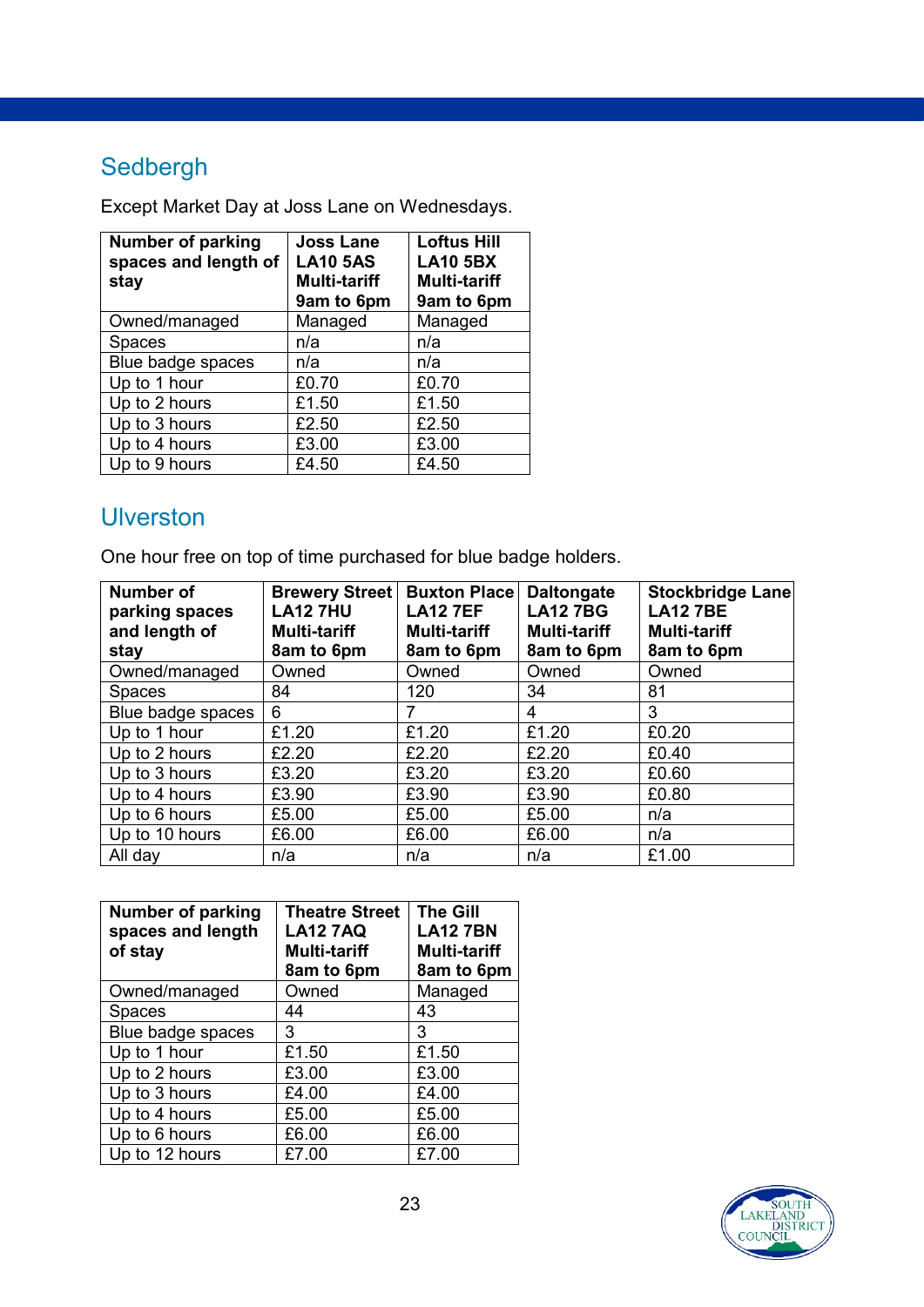### Windermere

| <b>Number of parking</b><br>spaces and length<br>of stay | <b>Broad Street</b><br><b>LA23 2AB</b><br><b>Multi-tariff</b><br>8am to 8pm | <b>Rayrigg Meadow</b><br><b>LA23 1BP</b><br><b>Multi-tariff</b><br>8am to 8pm |
|----------------------------------------------------------|-----------------------------------------------------------------------------|-------------------------------------------------------------------------------|
| Owned/managed                                            | Owned                                                                       | Owned                                                                         |
| <b>Spaces</b>                                            | 97                                                                          | O                                                                             |
| Blue badge spaces                                        |                                                                             | O                                                                             |
| Up to 1 hour                                             | £1.50                                                                       | £1.50                                                                         |
| Up to 2 hours                                            | £3.00                                                                       | £3.00                                                                         |
| Up to 3 hours                                            | £4.00                                                                       | £4.00                                                                         |
| Up to 4 hours                                            | £5.00                                                                       | £5.00                                                                         |
| Up to 6 hours                                            | £6.00                                                                       | £6.00                                                                         |
| Up to 12 hours                                           | £7.00                                                                       | £7.00                                                                         |

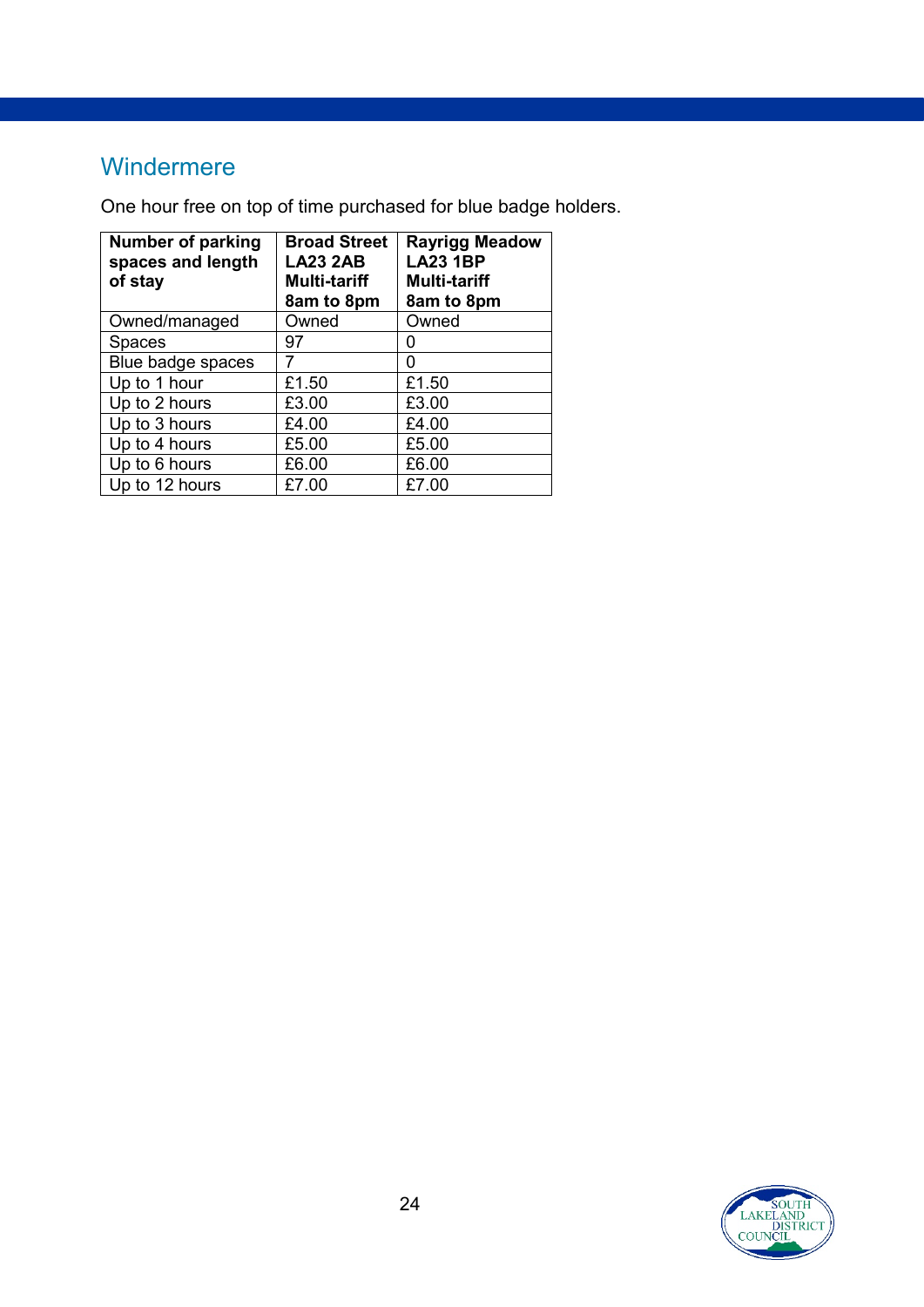# <span id="page-24-0"></span>Appendix 2

# Car parks where the SLDC permit can be used

| Location               | Name of car park     | <b>Postcode</b> |
|------------------------|----------------------|-----------------|
| Ambleside              | <b>King Street</b>   | <b>LA22 0BX</b> |
| <b>Bowness</b>         | <b>Quarry Mount</b>  | <b>LA23 3DU</b> |
| Kendal                 | Dowker Lane          | LA9 4ED         |
| Kendal                 | Peppercorn Lane      | LA9 5AQ         |
| <b>Kirkby Lonsdale</b> | <b>Market Square</b> | LA6 2AN         |
| <b>Kirkby Lonsdale</b> | <b>Booths Store</b>  | LA6 2AD         |
| Kirkby Lonsdale        | New Road 1           | LA6 2AD         |

Short stay (up to four hours) car parks

Long stay car parks

| Location  | Name of car park        | <b>Postcode</b> |
|-----------|-------------------------|-----------------|
| l Bowness | <b>Braithwaite Fold</b> | LA23 3HB        |

Multi-tariff (long and short stay) car parks

| Location          | Name of car park                   | <b>Postcode</b> |
|-------------------|------------------------------------|-----------------|
| Ambleside         | Lake Road                          | <b>LA22 0DB</b> |
| Ambleside         | Low Fold                           | <b>LA22 0DN</b> |
| Ambleside         | <b>Rydal Road</b>                  | <b>LA22 9AY</b> |
| <b>Bowness</b>    | <b>Ferry Nab</b>                   | <b>LA23 3JN</b> |
| <b>Bowness</b>    | Rayrigg Road                       | LA23 3BZ        |
| Grange-over-Sands | <b>Berners Close</b>               | <b>LA117DQ</b>  |
| Grange-over-Sands | <b>Kents Bank Road</b>             | <b>LA117EY</b>  |
| Grange-over-Sands | <b>Windermere Road</b>             | <b>LA11 6EG</b> |
| Grange-over-Sands | <b>Main Street</b>                 | <b>LA11 6DY</b> |
| Grange-over-Sands | Hampsfell Road                     | LA11 6BD        |
| Grasmere          | <b>Red Bank Road</b>               | <b>LA22 9PU</b> |
| Kendal            | South Lakeland House               | LA9 4DH         |
| Kendal            | <b>Westmorland Shopping Centre</b> | LA94BT          |
|                   | (with an entry card)               |                 |
| Kendal            | <b>Sandes Avenue</b>               | LA9 6BL         |
| Kendal            | <b>Library Road</b>                | LA9 4QB         |
| Kendal            | <b>Blackhall Road</b>              | LA9 4BT         |
| Kendal            | Highgate (Bowman)                  | LA9 4DN         |
| Kirkby Lonsdale   | New Road No 2                      | LA6 2AD         |
| Milnthorpe        | <b>Beetham Road</b>                | LA7 7QR         |
| Milnthorpe        | Park Road                          | LA7 7AD         |
| <b>Ulverston</b>  | <b>Theatre Street</b>              | <b>LA12 7AQ</b> |
| <b>Ulverston</b>  | <b>Brewery Street</b>              | <b>LA12 7HU</b> |
| Ulverston         | Daltongate                         | <b>LA127BG</b>  |
| Ulverston         | The Gill                           | <b>LA12 7BN</b> |